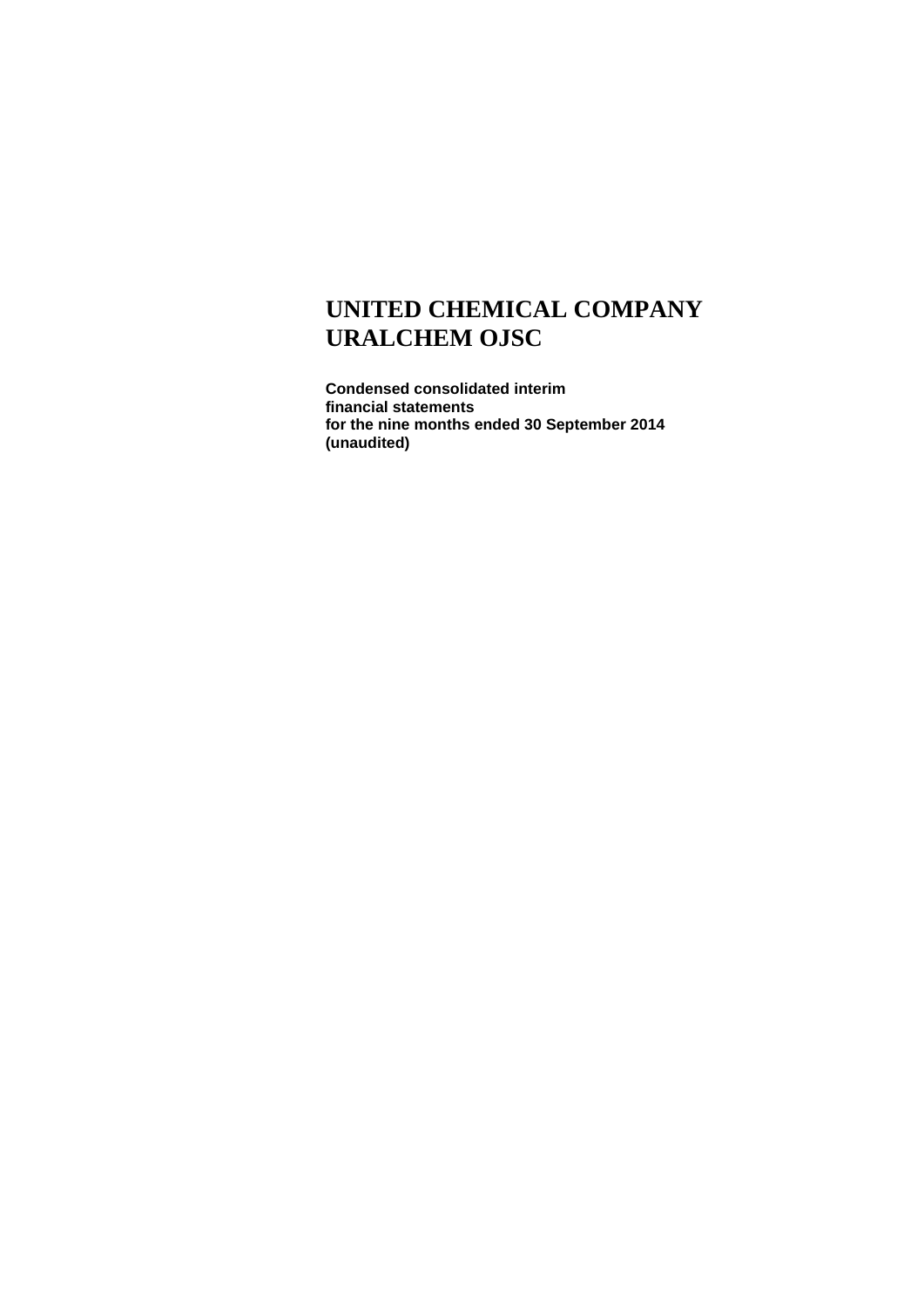## **TABLE OF CONTENTS**

## **Page**

| Statement of management's responsibilities for the preparation and approval of the condensed consolidated interim |  |
|-------------------------------------------------------------------------------------------------------------------|--|
| Condensed consolidated interim financial statements for the nine months ended 30 September 2014 (unaudited):      |  |
|                                                                                                                   |  |
|                                                                                                                   |  |
|                                                                                                                   |  |
|                                                                                                                   |  |
|                                                                                                                   |  |
|                                                                                                                   |  |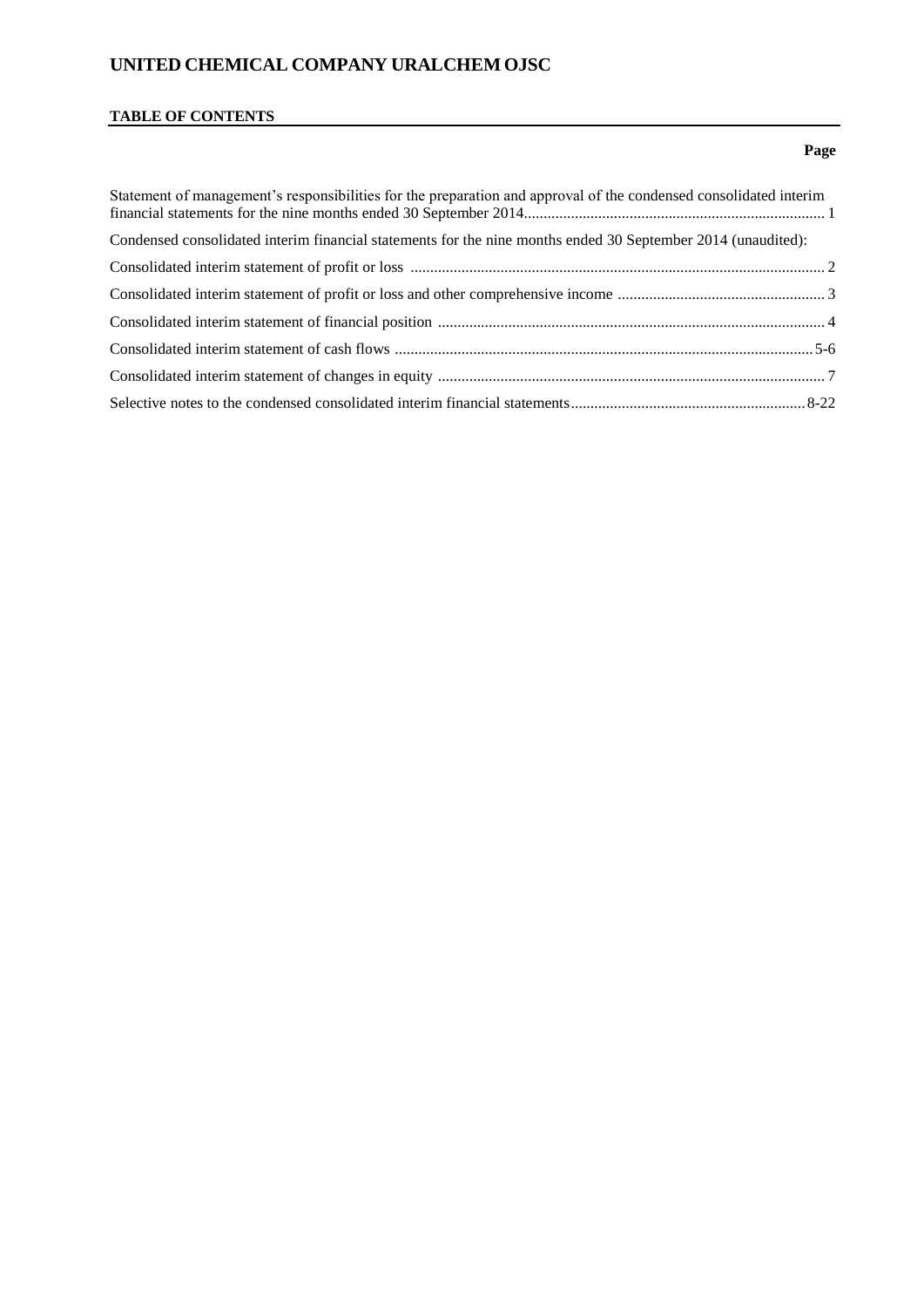### **STATEMENT OF MANAGEMENT'S RESPONSIBILITIES FOR THE PREPARATION AND APPROVAL OF THE CONDENSED CONSOLIDATED INTERIM FINANCIAL STATEMENTS FOR THE NINE MONTHS ENDED 30 SEPTEMBER 2014 (UNAUDITED)**

The following statement is made with a view to stipulate the responsibilities of management in relation to the unaudited condensed consolidated interim financial statements of United Chemical Company UralChem OJSC and its subsidiaries (together, "the Group").

Management is responsible for the preparation of condensed consolidated interim financial statements that present fairly the financial position of the Group as at 30 September 2014, and the results of its operations, cash flows and changes in equity for the nine months then ended, in accordance with International Accounting Standard 34 *Interim Financial Reporting*.

In preparing the condensed consolidated interim financial statements, management is responsible for:

- selecting suitable accounting principles and applying them consistently;
- making judgements and estimates that are reasonable and prudent;
- stating whether International Financial Reporting Standards have been followed, subject to any material departures disclosed and explained in the condensed consolidated interim financial statements; and
- preparing the condensed consolidated interim financial statements on a going concern basis, unless it is inappropriate to presume that the Group will continue in business for the foreseeable future.

Management is also responsible for:

- designing, implementing and maintaining an effective system of internal controls, throughout the Group;
- maintaining statutory accounting records in compliance with local legislation and accounting standards in the respective jurisdictions in which the Group operates;
- taking steps to safeguard the assets of the Group; and
- detecting and preventing fraud and other irregularities.

The condensed consolidated interim financial statements for the nine months ended 30 September 2014 were approved on 14 November 2014 by:

\_\_\_\_\_\_\_\_\_\_\_\_\_\_\_\_\_\_\_\_\_\_\_\_\_ \_\_\_\_\_\_\_\_\_\_\_\_\_\_\_\_\_\_\_\_\_\_\_\_\_ Andrey Pakhomenkov Dmitry Konyaev

Chief financial officer Chief executive officer

Moscow, Russia 14 November 2014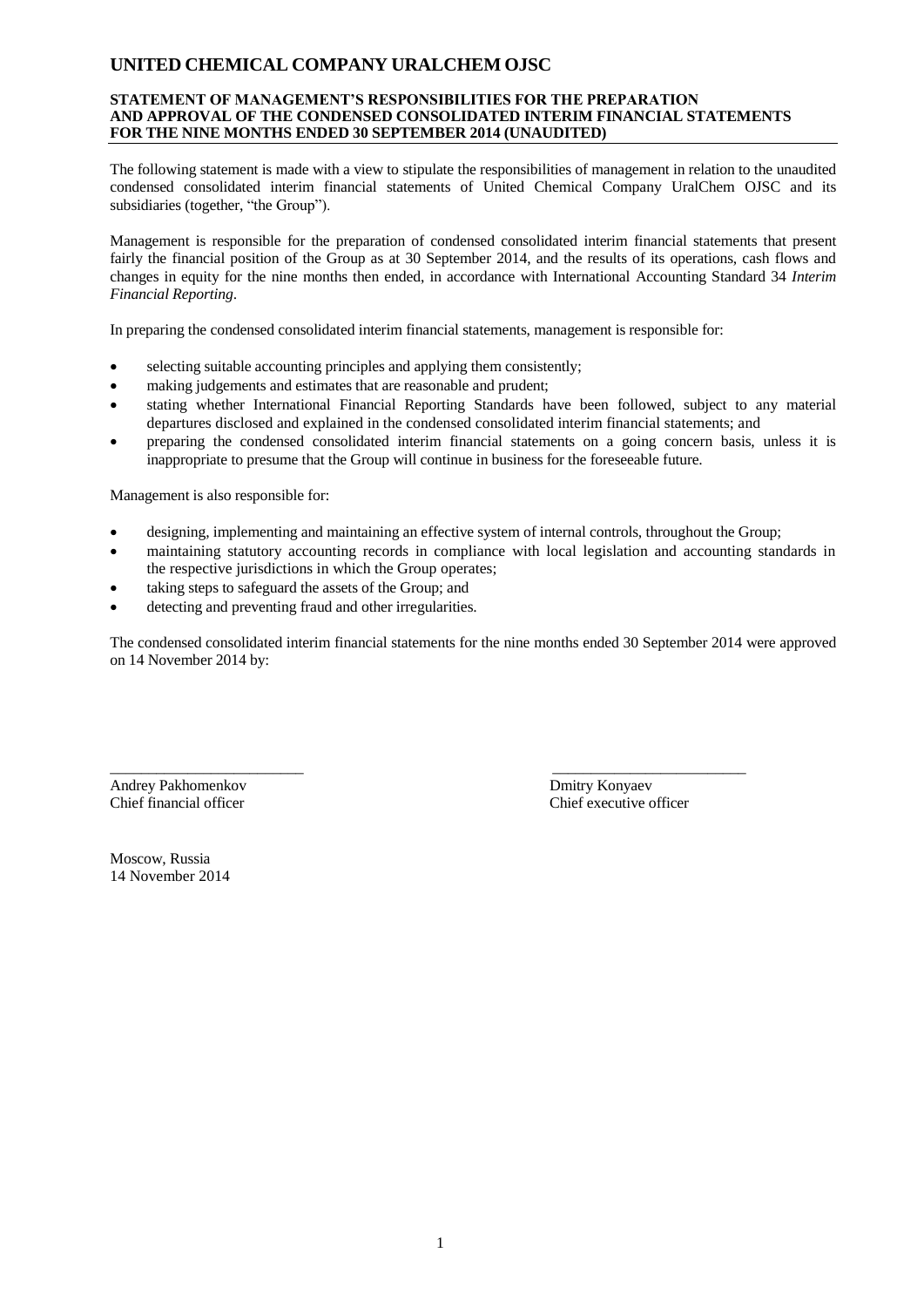## **CONSOLIDATED INTERIM STATEMENT OF PROFIT OR LOSS FOR THE NINE MONTHS ENDED 30 SEPTEMBER 2014 (UNAUDITED)**

All amounts are in thousands of Russian roubles unless otherwise stated

|                                                                                                                                                                                                    |              |                                                                | Nine months ended<br>30 September                   |                                                              | Three months ended<br>30 September              |
|----------------------------------------------------------------------------------------------------------------------------------------------------------------------------------------------------|--------------|----------------------------------------------------------------|-----------------------------------------------------|--------------------------------------------------------------|-------------------------------------------------|
|                                                                                                                                                                                                    | <b>Notes</b> | 2014                                                           | 2013                                                | 2014                                                         | 2013                                            |
| Revenue                                                                                                                                                                                            |              |                                                                |                                                     |                                                              |                                                 |
| Sales of goods<br>Other sales                                                                                                                                                                      | 5            | 50,833,267<br>1,828,891                                        | 54,208,210<br>2,056,115                             | 15,524,054<br>601,249                                        | 15,509,734<br>692,286                           |
| <b>Total revenue</b>                                                                                                                                                                               |              | 52,662,158                                                     | 56,264,325                                          | 16,125,303                                                   | 16,202,020                                      |
| Cost of sales                                                                                                                                                                                      | 6            | (22, 373, 890)                                                 | (26, 427, 654)                                      | (7,036,307)                                                  | (9,510,294)                                     |
| <b>Gross profit</b>                                                                                                                                                                                |              | 30,288,268                                                     | 29,836,671                                          | 9,088,996                                                    | 6,691,726                                       |
| Selling and distribution expenses<br>General and administrative expenses<br>Other operating income<br>Other operating expenses                                                                     | 7<br>$\,8\,$ | (11,589,374)<br>(3,665,630)<br>835,344<br>(411, 474)           | (12,211,213)<br>(3,460,208)<br>558,327<br>(98, 674) | (3,514,965)<br>(1,160,506)<br>614,608<br>724,280             | (3,839,683)<br>(1,033,857)<br>221,527<br>96,199 |
| <b>Operating profit</b>                                                                                                                                                                            |              | 15,457,134                                                     | 14,624,903                                          | 5,752,413                                                    | 2,135,912                                       |
| Interest and other finance income<br>Interest and other finance expense<br>Share of profit of associates<br>Impairment of non-current assets<br>Foreign exchange loss<br>from financing activities | 10           | 47,885<br>(6,407,971)<br>232,746<br>(41,959)<br>(30, 147, 646) | 558,602<br>(1,745,974)<br>17,937<br>(1,628,335)     | 22,802<br>(2,485,899)<br>1,599<br>(25,976)<br>(26, 135, 876) | 93,492<br>(455, 561)<br>18,725<br>213,669       |
| (Loss)/profit before tax                                                                                                                                                                           |              | (20, 859, 811)                                                 | 11,827,133                                          | (22,870,937)                                                 | 2,006,237                                       |
| Income tax expense                                                                                                                                                                                 |              | 1,687,650                                                      | (1,744,246)                                         | 3,175,964                                                    | (212, 437)                                      |
| (Loss)/profit for the period                                                                                                                                                                       |              | (19, 172, 161)                                                 | 10,082,887                                          | (19, 694, 973)                                               | 1,793,800                                       |
| Attributable to:                                                                                                                                                                                   |              |                                                                |                                                     |                                                              |                                                 |
| Shareholders of the Company<br>Non-controlling interests                                                                                                                                           |              | (19, 267, 415)<br>95,254                                       | 10,121,134<br>(38, 247)                             | (19,767,712)<br>72,739                                       | 1,797,277<br>(3, 477)                           |
|                                                                                                                                                                                                    |              | (19, 172, 161)                                                 | 10,082,887                                          | (19, 694, 973)                                               | 1,793,800                                       |
| Earnings per share                                                                                                                                                                                 |              |                                                                |                                                     |                                                              |                                                 |
| Weighted average number of<br>ordinary shares in issue during<br>the period                                                                                                                        |              | 500,000,000                                                    | 500,000,000                                         | 500,000,000                                                  | 500,000,000                                     |
| Basic and diluted earnings per<br>share (Russian Roubles per share)                                                                                                                                |              | (38.5)                                                         | 20.2                                                | (39.5)                                                       | 3.6                                             |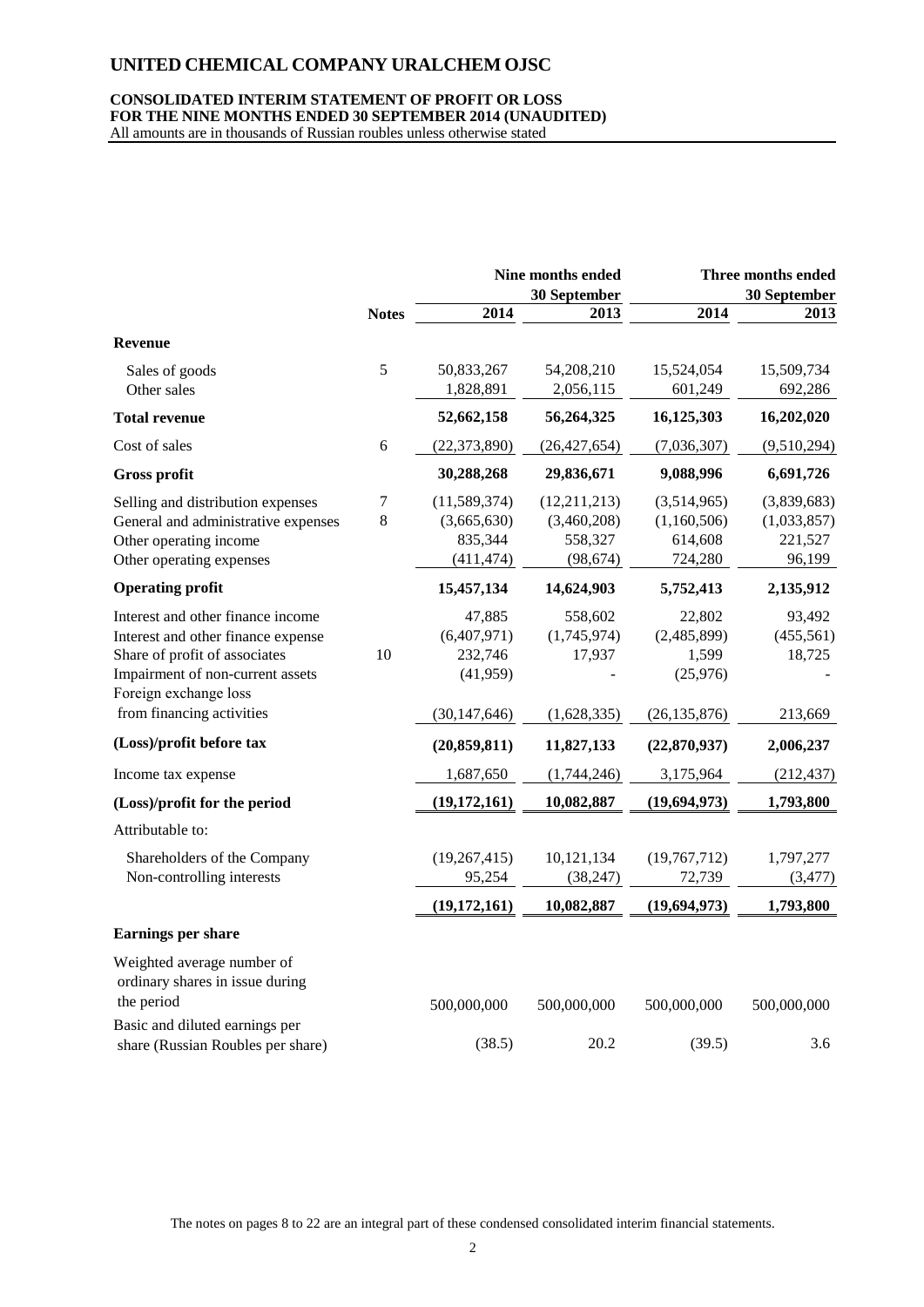## **CONSOLIDATED INTERIM STATEMENT OF PROFIT OR LOSS AND OTHER COMPREHENSIVE INCOME FOR THE NINE MONTHS ENDED 30 SEPTEMBER 2014 (UNAUDITED)**

All amounts are in thousands of Russian roubles unless otherwise stated

|                                                                                                                           | Nine months ended<br>30 September |                         | Three months ended<br>30 September |                       |
|---------------------------------------------------------------------------------------------------------------------------|-----------------------------------|-------------------------|------------------------------------|-----------------------|
|                                                                                                                           | 2014                              | 2013                    | 2014                               | 2013                  |
| (Loss)/profit for the period                                                                                              | (19, 172, 161)                    | 10,082,887              | (19,694,973)                       | 1,793,800             |
| Items to be subsequently<br>reclassified to profit or loss:<br>Exchange differences on<br>translating to the presentation |                                   |                         |                                    |                       |
| currency<br>Items not to be subsequently<br>reclassified to profit or loss:                                               | 938,467                           | 259,658                 | 79,595                             | (259, 938)            |
| <b>Actuarial losses</b>                                                                                                   | 28,510                            | (40, 171)               | 28,510                             | (342)                 |
| <b>Total comprehensive (loss)/income</b>                                                                                  |                                   |                         |                                    |                       |
| for the period                                                                                                            | (18, 205, 184)                    | 10,302,374              | (19,586,868)                       | 1,533,520             |
| Total comprehensive (loss)/income<br>for the period attributable to:                                                      |                                   |                         |                                    |                       |
| Shareholders of the Company<br>Non-controlling interests                                                                  | (18,300,438)<br>95,254            | 10,340,621<br>(38, 247) | (19,659,607)<br>72,739             | 1,536,997<br>(3, 477) |
|                                                                                                                           | (18, 205, 184)                    | 10,302,374              | (19, 586, 868)                     | 1,533,520             |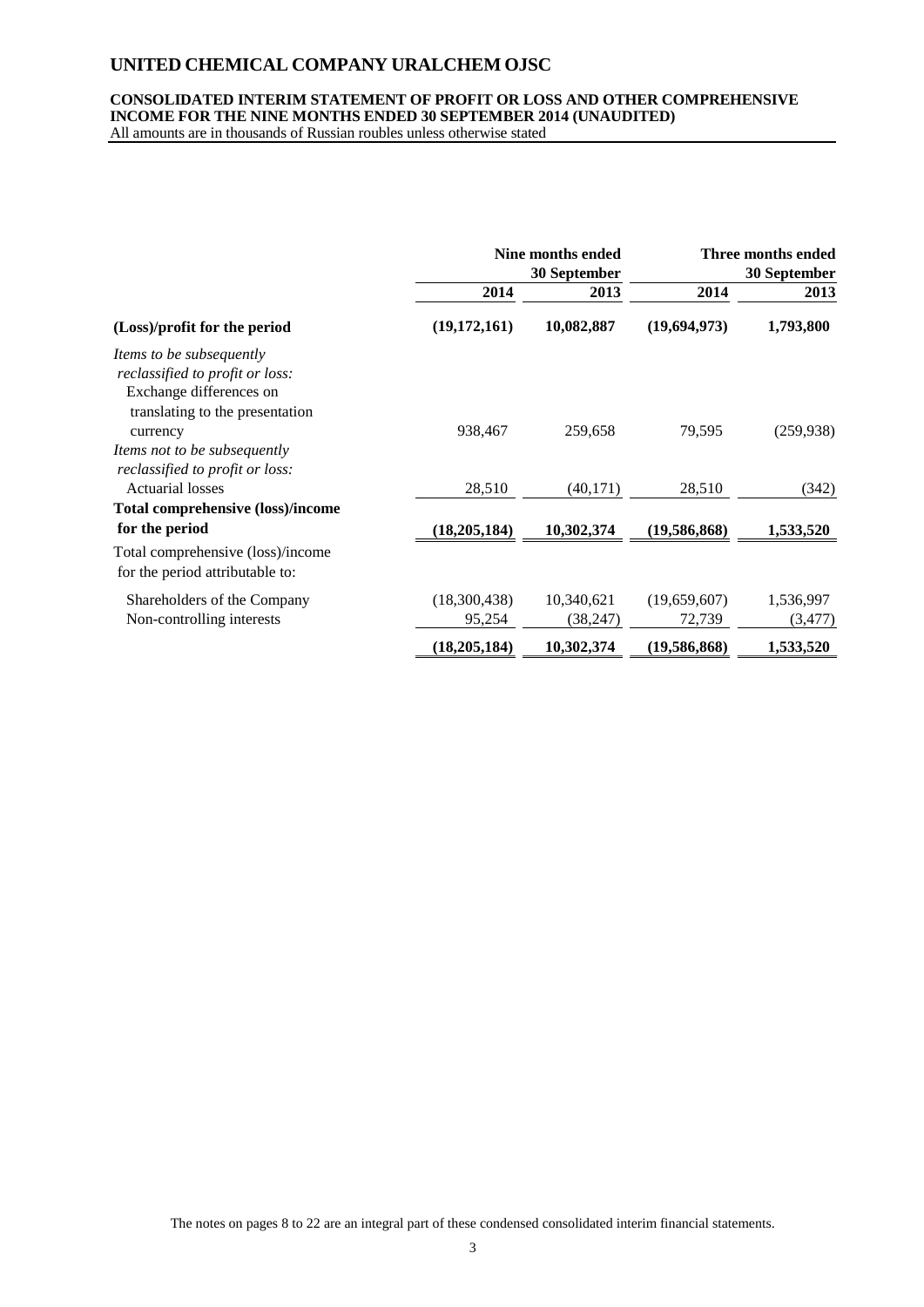### **CONSOLIDATED INTERIM STATEMENT OF FINANCIAL POSITION**

**AS AT 30 SEPTEMBER 2014 (UNAUDITED)**

All amounts are in thousands of Russian roubles unless otherwise stated

|                                            | <b>Notes</b> | 30 September 2014 | 31 December 2013 |
|--------------------------------------------|--------------|-------------------|------------------|
| <b>ASSETS</b>                              |              |                   |                  |
| Non-current assets                         |              |                   |                  |
| Property, plant and equipment              | 9            | 31,300,211        | 29,764,042       |
| Goodwill                                   |              | 13,036,411        | 10,501,400       |
| Intangible assets                          |              | 271,534           | 286,975          |
| Investments in associates                  | 10           | 124,851,506       | 125,575,900      |
| Inventories                                | 11           | 1,068,360         | 1,032,708        |
| Available-for-sale investments             |              | 5,588,795         | 5,127,721        |
| Other financial assets                     |              | 161,497           | 34,192           |
| Deferred tax assets                        |              | 4,530,166         | 929,403          |
|                                            |              | 180,808,480       | 173,252,341      |
| <b>Current</b> assets                      |              |                   |                  |
| Inventories                                | 11           | 4,236,825         | 4,694,477        |
| Trade and other receivables                |              | 3,481,349         | 3,942,981        |
| Advances paid and prepaid expenses         |              | 1,086,104         | 1,157,622        |
| Income tax receivable                      |              | 473,019           | 430,717          |
| Other taxes receivable                     |              | 2,431,758         | 2,764,731        |
| Other financial assets                     |              | 89,026            | 40,160           |
| Cash and cash equivalents                  |              | 5,994,791         | 3,805,538        |
|                                            |              | 17,792,872        | 16,836,226       |
| <b>TOTAL ASSETS</b>                        |              | 198,601,352       | 190,088,567      |
| <b>EQUITY AND LIABILITIES</b>              |              |                   |                  |
| <b>Capital and reserves</b>                |              |                   |                  |
| Share capital                              |              | 2,000,000         | 2,000,000        |
| Additional paid-in capital                 |              | 2,291,705         | 2,228,220        |
| Foreign currency translation reserve       |              | 1,529,287         | 590,820          |
| Retained earnings                          |              | 2,828,746         | 22,067,651       |
| <b>Equity attributable to shareholders</b> |              |                   |                  |
| of the Company                             |              | 8,649,738         | 26,886,691       |
| Non-controlling interests                  |              | 475,884           | 213,432          |
| <b>Total equity</b>                        |              | 9,125,622         | 27,100,123       |
| <b>Non-current liabilities</b>             |              |                   |                  |
| Loans and borrowings                       | 14           | 176,159,524       | 127,941,704      |
| Obligations under finance leases           |              | 2,559,064         | 2,265,881        |
| Retirement benefit obligations             |              | 485,713           | 527,245          |
| Deferred tax liabilities                   |              | 1,649,323         | 1,630,536        |
|                                            |              | 180,853,624       | 132,365,366      |
| <b>Current liabilities</b>                 |              |                   |                  |
| Loans and borrowings                       | 14           | 4,177,178         | 21,779,882       |
| Obligations under finance leases           |              | 972,949           | 815,271          |
| Trade and other payables                   |              | 2,209,323         | 6,337,187        |
| Advances received                          |              | 855,412           | 1,252,506        |
| Income tax payable                         |              | 151,745           | 215,995          |
| Other taxes payable                        |              | 255,499           | 222,237          |
|                                            |              | 8,622,106         | 30,623,078       |
| <b>Total liabilities</b>                   |              | 189, 475, 730     | 162,988,444      |
| <b>TOTAL EQUITY AND LIABILITIES</b>        |              | 198,601,352       | 190,088,567      |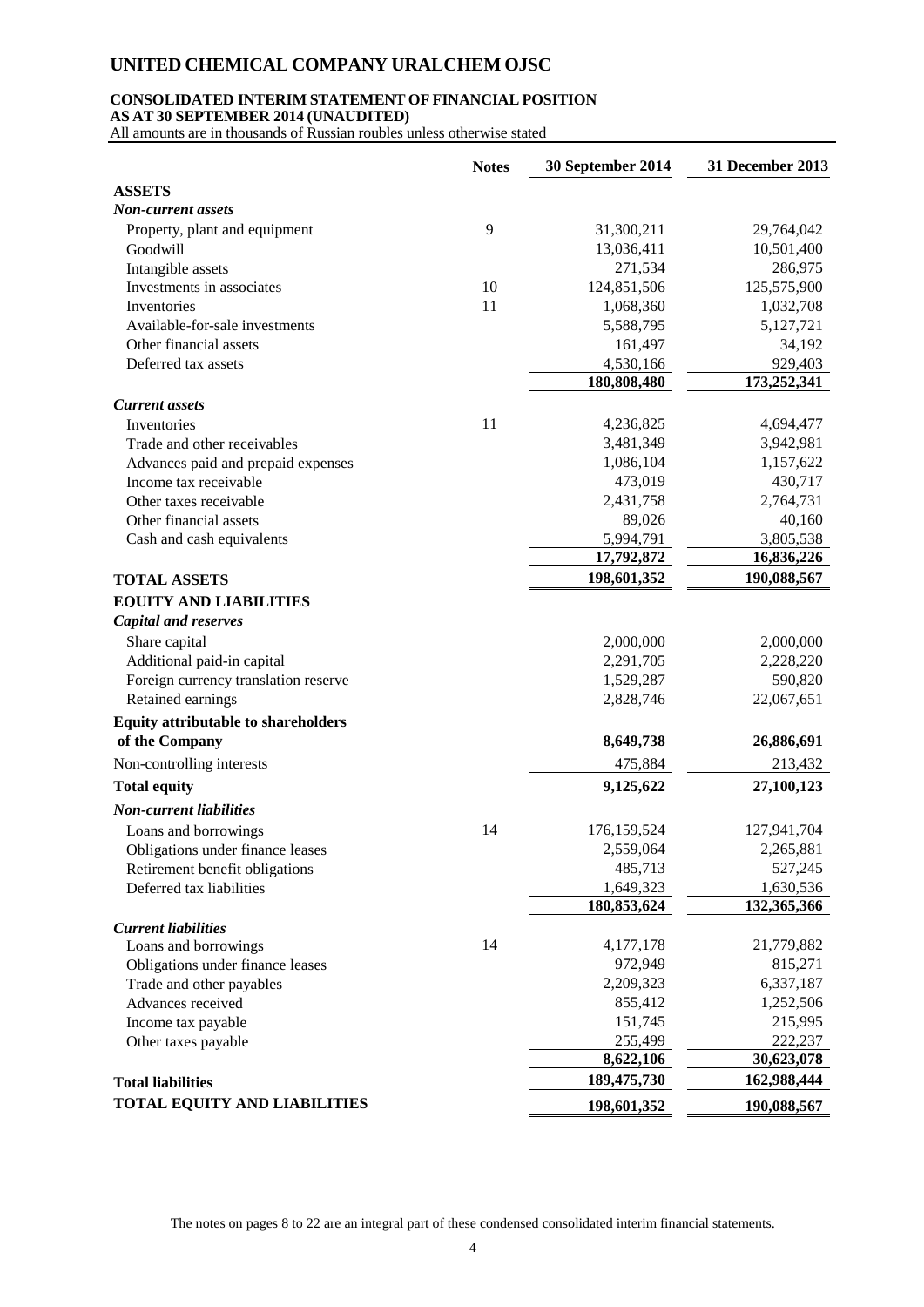### **CONSOLIDATED INTERIM STATEMENT OF PROFIT OR LOSS FOR THE NINE MONTHS ENDED 30 SEPTEMBER 2014 (UNAUDITED)**

All amounts are in thousands of Russian roubles unless otherwise stated

|                                                     | <b>Nine months ended</b><br>30 September 2014 | Nine months ended<br>30 September 2013 |
|-----------------------------------------------------|-----------------------------------------------|----------------------------------------|
| <b>Operating activities</b>                         |                                               |                                        |
| (Loss)/profit before tax                            | (20, 859, 811)                                | 11,827,133                             |
| Adjustments for:                                    |                                               |                                        |
| Depreciation of property, plant and equipment       | 2,744,015                                     | 2,609,083                              |
| Amortisation of intangible assets                   | 73,531                                        | 81,040                                 |
| Change in provisions and allowances                 | 314,581                                       | 297,038                                |
| Write-down of inventory to net realisable value     | 86,802                                        | 43,362                                 |
| Loss on disposal of property, plant and equipment   | 9,318                                         | 124,528                                |
| Loss on impairment of non-current assets            | 41,959                                        |                                        |
| Foreign exchange loss, net                          | 29,705,086                                    | 1,914,380                              |
| Share of profit of associates                       | (232,746)                                     | (17, 937)                              |
| Profit on disposal of subsidiaries                  |                                               | (35,074)                               |
| Share-based compensation                            | 63,485                                        | 99,161                                 |
| Interest and other finance income                   | (47, 885)                                     | (558, 602)                             |
| Interest and other finance expense                  | 6,407,971                                     | 1,745,974                              |
| Operating cash flows before working capital changes | 18,306,306                                    | 18,130,086                             |
| Change in inventory                                 | 306,567                                       | 118,087                                |
| Change in trade and other receivables               | 1,075,574                                     | 283,998                                |
| Change in advances paid and prepaid expenses        | 116,345                                       | 212,391                                |
| Change in other taxes receivable                    | 172,692                                       | (325, 105)                             |
| Change in retirement benefit obligations            | (13,022)                                      | 4,342                                  |
| Change in trade and other payables                  | (919, 295)                                    | (198, 817)                             |
| Change in advances received                         | (397, 357)                                    | (797, 812)                             |
| Change in other taxes payable                       | 20,706                                        | 191,075                                |
| <b>Cash generated from operations</b>               | 18,668,516                                    | 17,618,245                             |
| Interest paid                                       | (7,103,080)                                   | (1,304,944)                            |
| Income tax paid                                     | (1,963,544)                                   | (3,172,340)                            |
| Net cash generated from operating activities        | 9,601,892                                     | 13,140,961                             |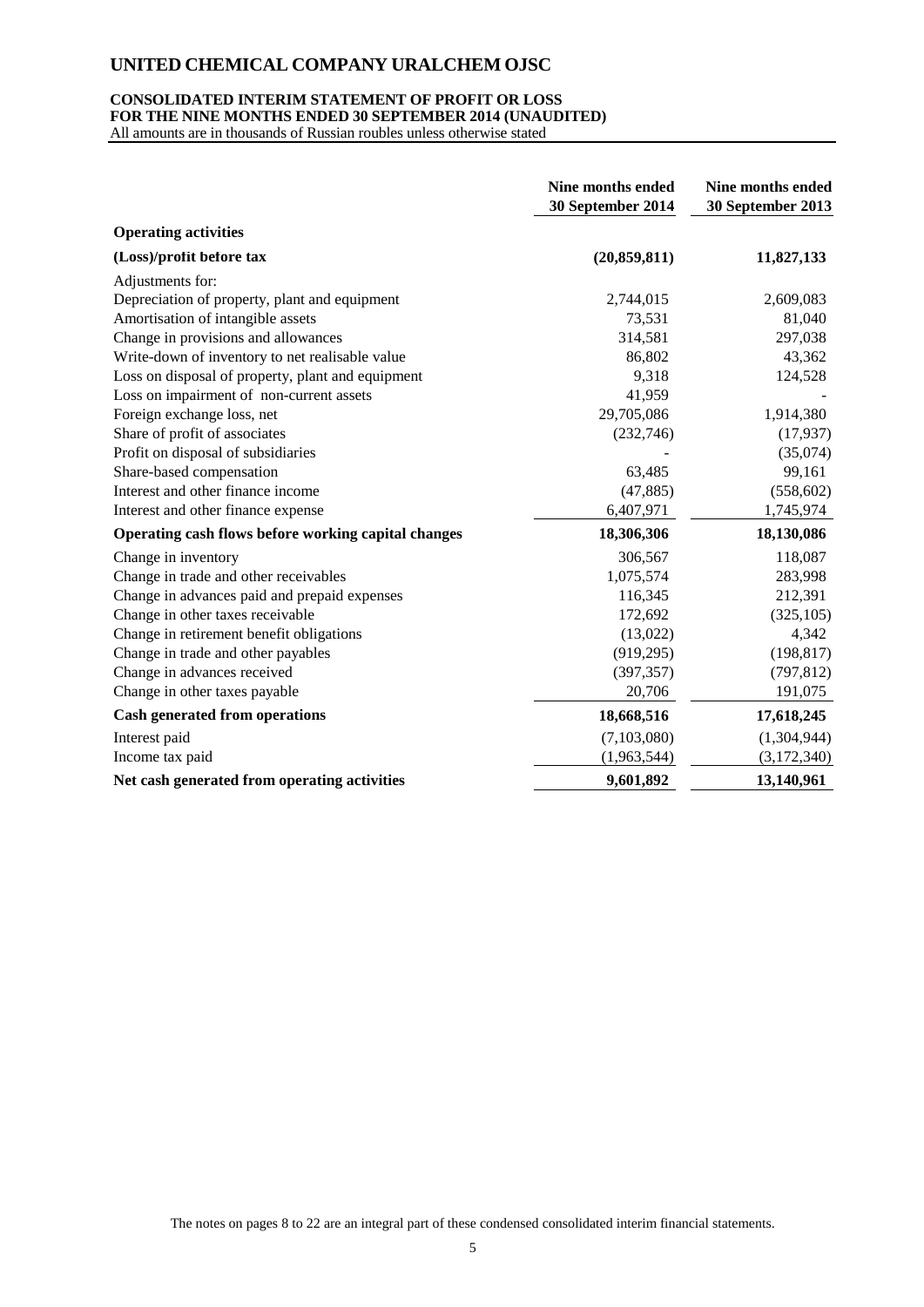### **CONSOLIDATED INTERIM STATEMENT OF CASH FLOWS**

**FOR THE NINE MONTHS ENDED 30 SEPTEMBER 2014 (CONTINUED) (UNAUDITED)**

All amounts are in thousands of Russian roubles unless otherwise stated

|                                                          | Nine months ended<br>30 September 2014 | Nine months ended<br>30 September 2013 |
|----------------------------------------------------------|----------------------------------------|----------------------------------------|
| <b>Investing activities</b>                              |                                        |                                        |
| Acquisition of subsidiaries, net of cash acquired        | (2,707,179)                            |                                        |
| Acquisition of available-for-sale investments            | (460, 687)                             |                                        |
| Proceeds from disposal of subsidiaries                   |                                        | 98,743                                 |
| Proceeds from disposal of available-for-sale investments |                                        | 85,000                                 |
| Payments for property, plant and equipment               | (3, 122, 624)                          | (4,519,577)                            |
| Proceeds from sale of property, plant and equipment      | 293,591                                | 572,552                                |
| Payments for intangible assets                           | (56, 242)                              | (63,956)                               |
| Loans issued                                             | (761, 316)                             | (414, 938)                             |
| Proceeds from repayment of loans issued                  | 605,420                                | 1,237,439                              |
| Dividends received                                       |                                        | 411,116                                |
| Dividends received from associates                       | 957,141                                |                                        |
| Interest received                                        | 40,696                                 | 55,647                                 |
| Net cash used in investing activities                    | (5,211,200)                            | (2,537,974)                            |
| <b>Financing activities</b>                              |                                        |                                        |
| Proceeds from short-term loans and borrowings            | 4,769,198                              | 902,299                                |
| Proceeds from long-term loans and borrowings             | 22,917,142                             | 16,197,637                             |
| Repayment of short-term loans and borrowings             | (26, 256, 658)                         | (5,744,334)                            |
| Repayment of long-term loans and borrowings              | (219, 320)                             | (18, 133, 920)                         |
| Repayment of principal amounts of finance leases         | (682, 685)                             | (361,744)                              |
| Dividends paid to the shareholders                       | (3,475,000)                            | (5,800,000)                            |
| Net cash used in financing activities                    | (2,947,323)                            | (12,940,062)                           |
| Net decrease in cash and cash equivalents                | 1,443,369                              | (2, 337, 075)                          |
| Cash and cash equivalents at the beginning of the period | 3,805,538                              | 5,392,432                              |
| Effect of exchange rate changes on the balance           |                                        |                                        |
| of cash held in foreign currencies                       | 745,884                                | 494,365                                |
| Cash and cash equivalents at the end of the period       | 5,994,791                              | 3,549,722                              |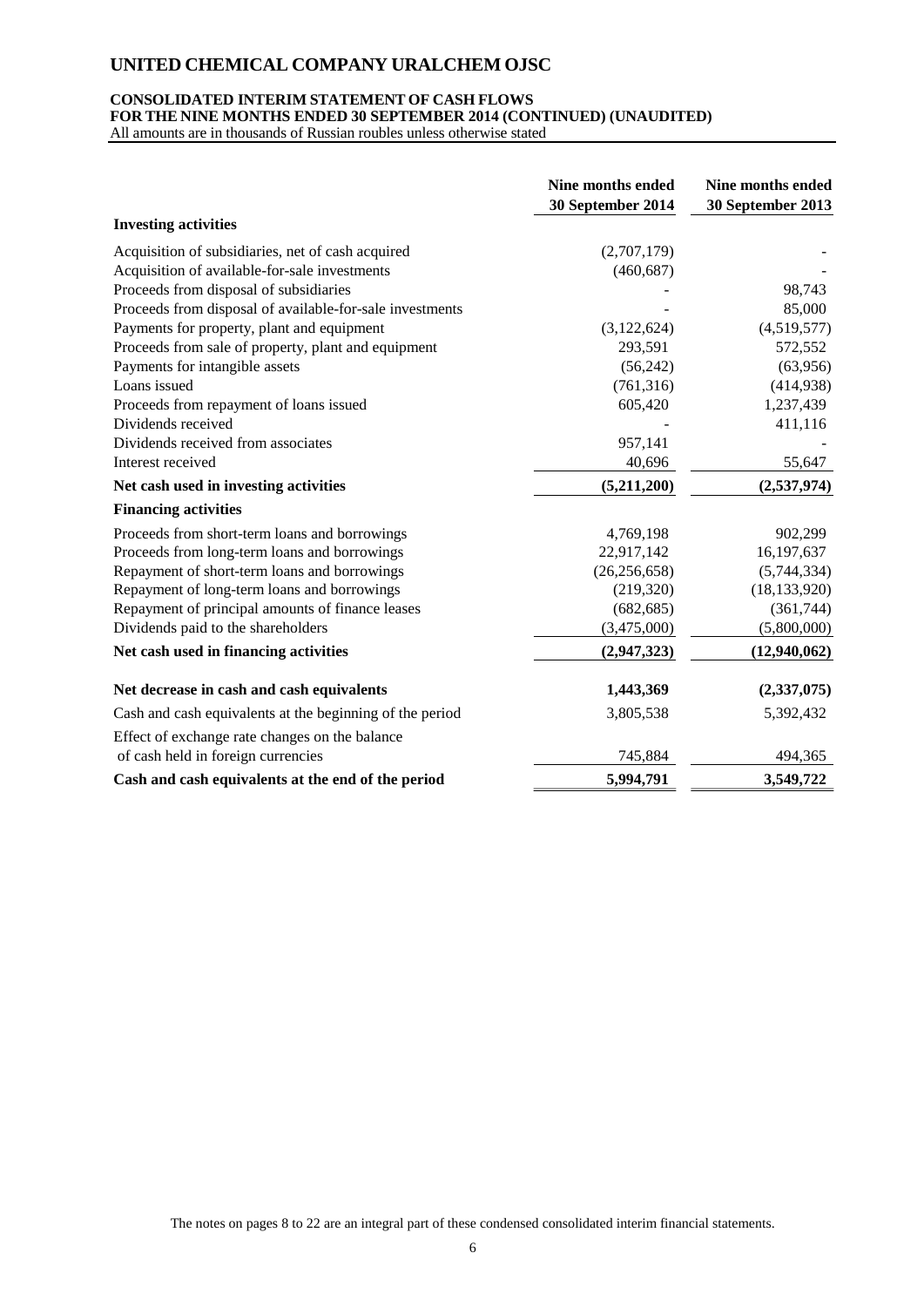### **CONSOLIDATED INTERIM STATEMENT OF CHANGES IN EQUITY FOR THE NINE MONTHS ENDED 30 SEPTEMBER 2014 (UNAUDITED)**

All amounts are in thousands of Russian roubles unless otherwise stated

|                                              |              |               |                          |             | <b>Attributable to shareholders of the Company</b> |              |             |                |
|----------------------------------------------|--------------|---------------|--------------------------|-------------|----------------------------------------------------|--------------|-------------|----------------|
|                                              |              |               |                          | Foreign     | <b>Retained</b>                                    |              |             |                |
|                                              |              |               | <b>Additional</b>        | currency    | earnings/                                          |              | Non-        |                |
|                                              |              |               | paid-in                  | translation | (Accumulated                                       |              | controlling |                |
|                                              | <b>Notes</b> | Share capital | capital                  | reserve     | deficit)                                           | <b>Total</b> | interests   | Total          |
| <b>Balance as at 1 January 2013</b>          |              | 2,000,000     | 1,928,451                | 175,198     | 19,016,591                                         | 23,120,240   | 325,901     | 23,446,141     |
| <b>Dividends</b>                             |              |               |                          |             | (1,600,000)                                        | (1,600,000)  |             | (1,600,000)    |
| Profit/(loss) for the period                 |              |               |                          |             | 10,121,134                                         | 10,121,134   | (38, 247)   | 10,082,887     |
| Other comprehensive income/(loss)            |              |               | $\overline{\phantom{a}}$ | 259,658     | (40, 171)                                          | 219,487      |             | 219,487        |
| Total comprehensive income/(loss)            |              |               |                          |             |                                                    |              |             |                |
| for the period                               |              |               |                          | 259,658     | 10,080,963                                         | 10,340,621   | (38, 247)   | 10,302,374     |
| Share-based payments                         | 15           |               | 99,161                   |             |                                                    | 99,161       |             | 99,161         |
| <b>Balance as at 30 September 2013</b>       |              | 2,000,000     | 2,027,612                | 434,856     | 27,497,554                                         | 31,960,022   | 287,654     | 32,247,676     |
| <b>Balance as at 1 January 2014</b>          |              | 2,000,000     | 2,228,220                | 590,820     | 22,067,651                                         | 26,886,691   | 213,432     | 27,100,123     |
| (Loss)/profit for the period                 |              |               |                          |             | (19, 267, 415)                                     | (19,267,415) | 95,254      | (19,172,161)   |
| Other comprehensive income                   |              |               |                          | 938,467     | 28,510                                             | 966,977      |             | 966,977        |
| Total comprehensive income/(loss)            |              |               |                          |             |                                                    |              |             |                |
| for the period                               |              |               |                          | 938,467     | (19, 238, 905)                                     | (18,300,438) | 95,254      | (18, 205, 184) |
| Non-controlling interest arising on business |              |               |                          |             |                                                    |              |             |                |
| combination                                  | 3            |               |                          |             |                                                    |              | 167,198     | 167,198        |
| Share-based payments                         | 15           |               | 63,485                   |             |                                                    | 63,485       |             | 63,485         |
| Balance as at 30 September 2014              |              | 2,000,000     | 2,291,705                | 1,529,287   | 2,828,746                                          | 8,649,738    | 475,884     | 9,125,622      |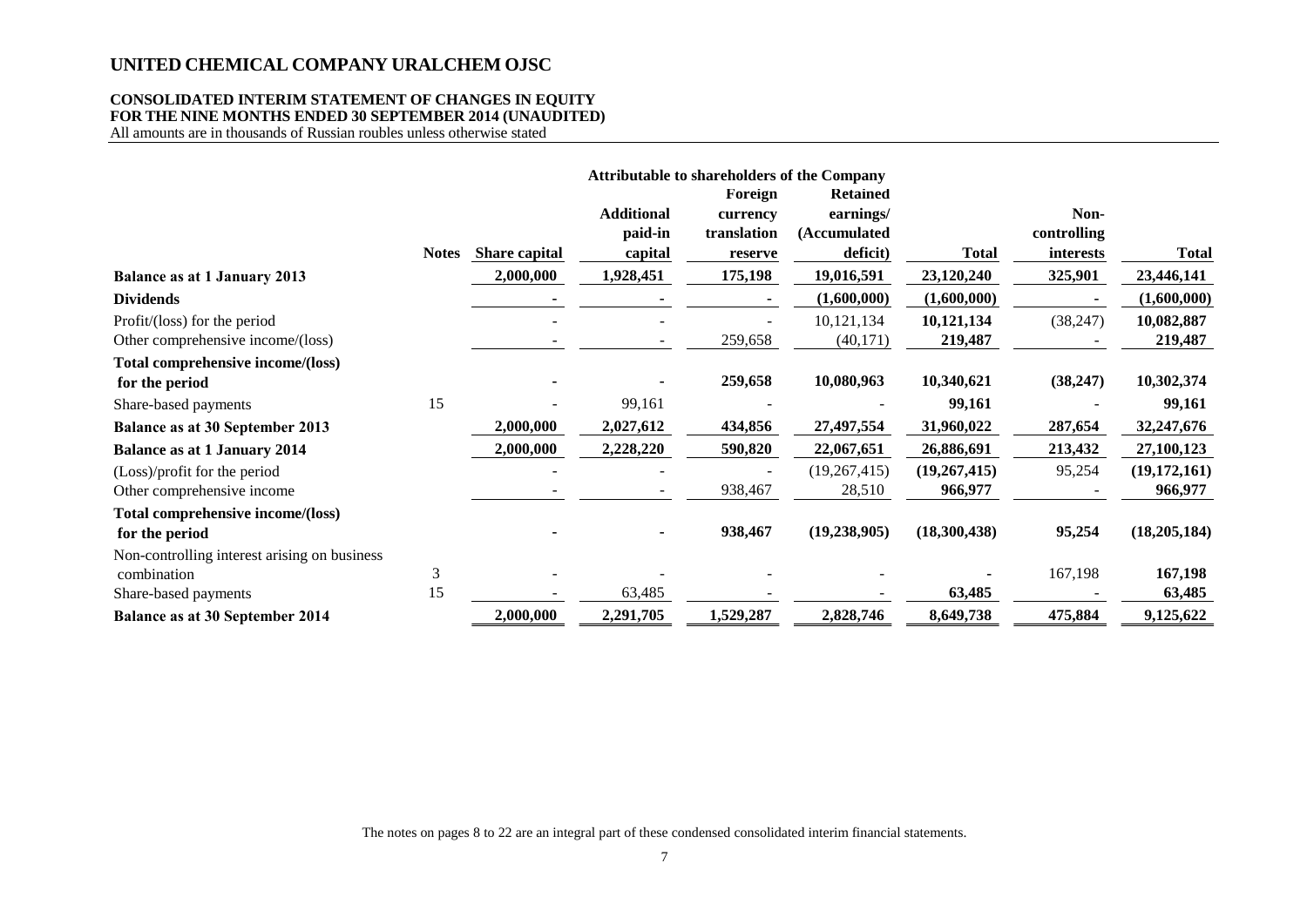#### **NOTES TO THE CONDENSED CONSOLIDATED INTERIM FINANCIAL STATEMENTS FOR THE NINE MONTHS ENDED 30 SEPTEMBER 2014 (UNAUDITED)** All amounts are in thousands of Russian roubles unless otherwise stated

### **1. GENERAL INFORMATION**

### **Organisation**

United Chemical Company "UralChem" ("the Company") is an open joint stock company which was incorporated in Moscow on 22 October 2007.

As at 30 September 2014, the Company was 99.9999% owned by UralChem Holding P.L.C., incorporated in Cyprus. The remaining 0.0001% of the Company's shares was owned by CI-Chemical Invest Limited. The principal controlling shareholder of the Company is Mr. Dmitry A. Mazepin.

The Company's main office is located at Presnenskaya Naberezhnaya, 6/2, Moscow, Russia.

### **Principal business activities**

The principal business activities of the Group are the production and distribution of mineral fertilisers. The main products of the Group are nitrogen based, phosphate based and complex fertilisers. The major production facilities of the Group are located in the Moscow, Perm and Kirov regions of the Russian Federation.

### **2. BASIS OF PREPARATION**

These financial statements have been prepared in accordance with International Accounting Standard 34 Interim Financial Reporting, except for the accounting of the investment in Uralkali OJSC. In preparation of these financial statements the Group used the latest available data on Uralkali OJSC, i.e. information about the financial position as at 30 June 2014 and its financial results for the six months then ended.

These financial statements are unaudited and do not include all the information and disclosures required in the annual financial statements. The Group omitted disclosures which would substantially duplicate the information contained in its audited annual consolidated financial statements for 2013 prepared in accordance with International Financial Reporting Standards ("IFRS"), such as accounting policies and details of accounts which have not changed significantly in amount or composition. Additionally, the Group has provided disclosures where significant events have occurred subsequent to the issuance of the Company's annual consolidated financial statements for 2013 prepared in accordance with IFRS. Management believes that the disclosures in these interim consolidated financial statements are adequate to make the information presented not misleading if these financial statements are read in conjunction with the Company's annual consolidated financial statements for 2013 prepared in accordance with IFRS. In the opinion of management, these financial statements reflect all adjustments necessary to present fairly the Group's financial position, results of operations, statements of changes in shareholders' equity and cash flows for the interim reporting periods.

### **3. BUSINESS COMBINATIONS**

#### *Acquisition of a controlling interest in Ventamonjaks SIA in 2014*

On 15 August 2014, a 55% subsidiary of the Group acquired a 100% share in Ventamonjaks SIA ("Ventamonjaks") for cash consideration of RUR 2,727,532 thousand.

Ventamonjaks is the largest liquid ammonia transhipment terminal in the Baltic Sea. The controlling interest in Ventamonjaks was acquired so as to enhance logistic security of the Group.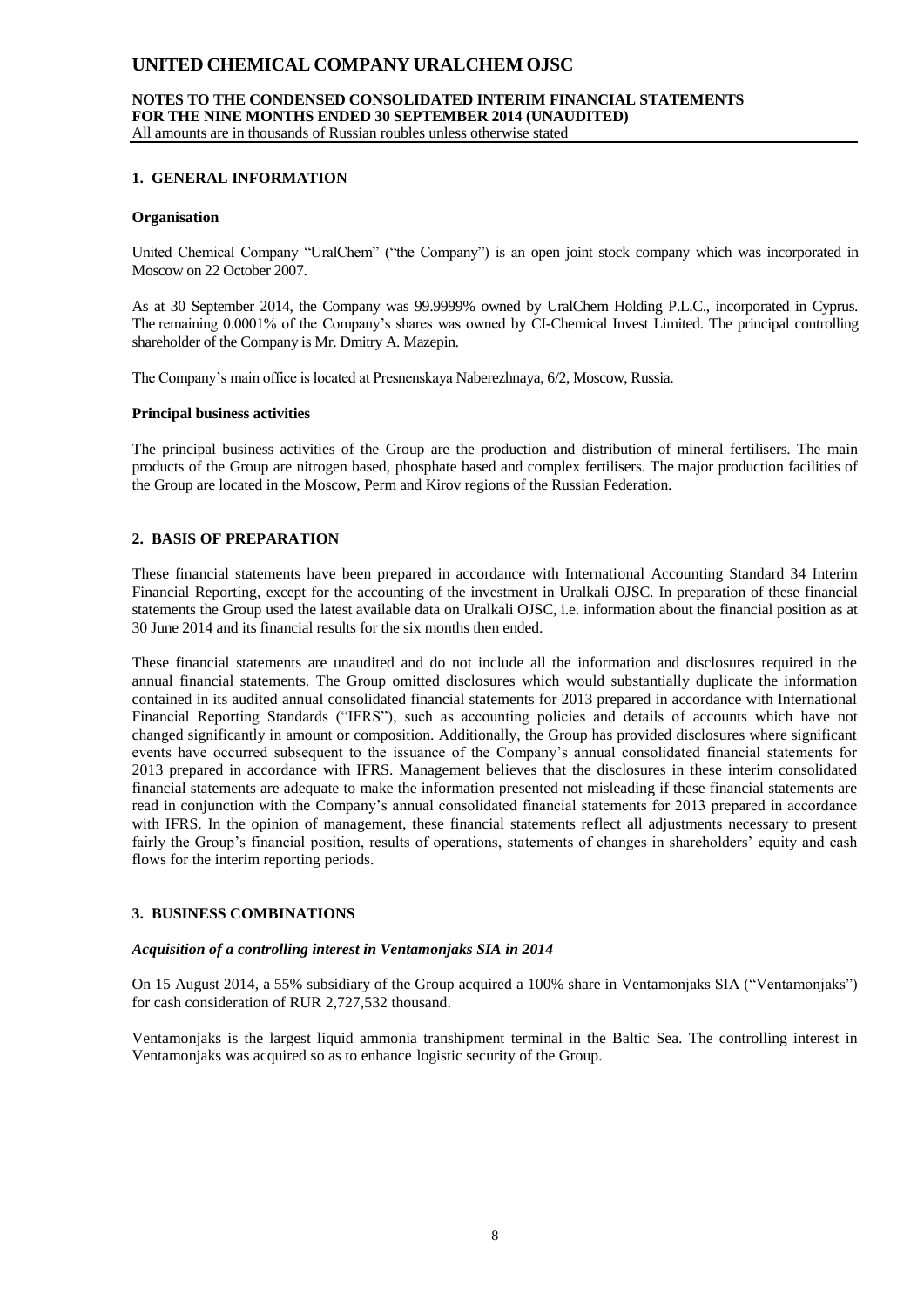### **NOTES TO THE CONDENSED CONSOLIDATED INTERIM FINANCIAL STATEMENTS FOR THE NINE MONTHS ENDED 30 SEPTEMBER 2014 (UNAUDITED)**

All amounts are in thousands of Russian roubles unless otherwise stated

As at 15 August 2014 net assets of Ventamonjaks were as follows:

|                                                                 | Fair value, th RUR |
|-----------------------------------------------------------------|--------------------|
| <b>ASSETS</b>                                                   |                    |
| Property, plant and equipment                                   | 290,947            |
| Intangible assets                                               | 1,849              |
| Inventories                                                     | 912                |
| Trade and other receivables                                     | 10,784             |
| Other tax receivable                                            | 1,503              |
| Advances and prepaid expenses                                   | 44,777             |
| Cash and cash equivalents                                       | 30,736             |
| <b>Total assets</b>                                             | 381,508            |
| <b>LIABILITIES</b>                                              |                    |
| Deferred tax liabilities                                        | 4,547              |
| Trade and other payables                                        | 7,697              |
| Other taxes payable                                             | 349                |
| <b>Total liabilities</b>                                        | 12,593             |
| Net assets at the date of acquisition                           | 368,915            |
| Less: Share of net assets attributable to minority shareholders | (166, 011)         |
| Group's share of net assets acquired                            | 202,904            |
| Add: Goodwill arising on acquisition                            | 2,524,628          |
| <b>Total Ventamonjaks net assets transferred</b>                | 2,727,532          |
| <b>Consideration paid by the Company for Ventamonjaks</b>       |                    |
| Cash consideration                                              | (2,727,532)        |
| <b>Total</b>                                                    | (2,727,532)        |
| Net cash flow arising on acquisition:                           |                    |
| Cash consideration                                              | (2,727,532)        |
| Cash and cash equivalents acquired                              | 30,736             |
| Net cash outflow on acquisition of subsidiary                   | (2,696,796)        |

Goodwill arose in the acquisition of Ventamonjaks because the cost of the combination included a control premium. In addition, the consideration paid for the combination effectively included amounts in relation to the benefit of expected synergies, cost optimization and future market development of Ventamonjaks. These benefits are not recognised separately from goodwill because they do not meet the recognition criteria for identifiable intangible assets.

Goodwill arising on these acquisitions is not expected to be deductible for tax purposes.

### **4. SEGMENT INFORMATION**

For management purposes the Group is organised in two segments, Nitrogen Fertilisers and Phosphate Fertilisers. Operating results for these segments are reviewed by the Chief Executive Officer ("the chief operating decision maker") in order to assess performance and allocate resources.

 Nitrogen Fertilisers: The nitrogen fertilisers segment comprises subsidiaries engaged in the production of nitrogen based fertilisers, complex fertilisers, ammonia, inorganic acids and other chemical products. The major subsidiaries and branches allocated to the nitrogen fertilisers segment are KCCW Mineral Fertiliser Plant OJSC ("KCCW"), located in the Kirov region of the Russian Federation, Azot branch of UralChem OJSC ("Azot branch") and Mineral Fertilisers OJSC ("PMF"), located in the Perm region of the Russian Federation; and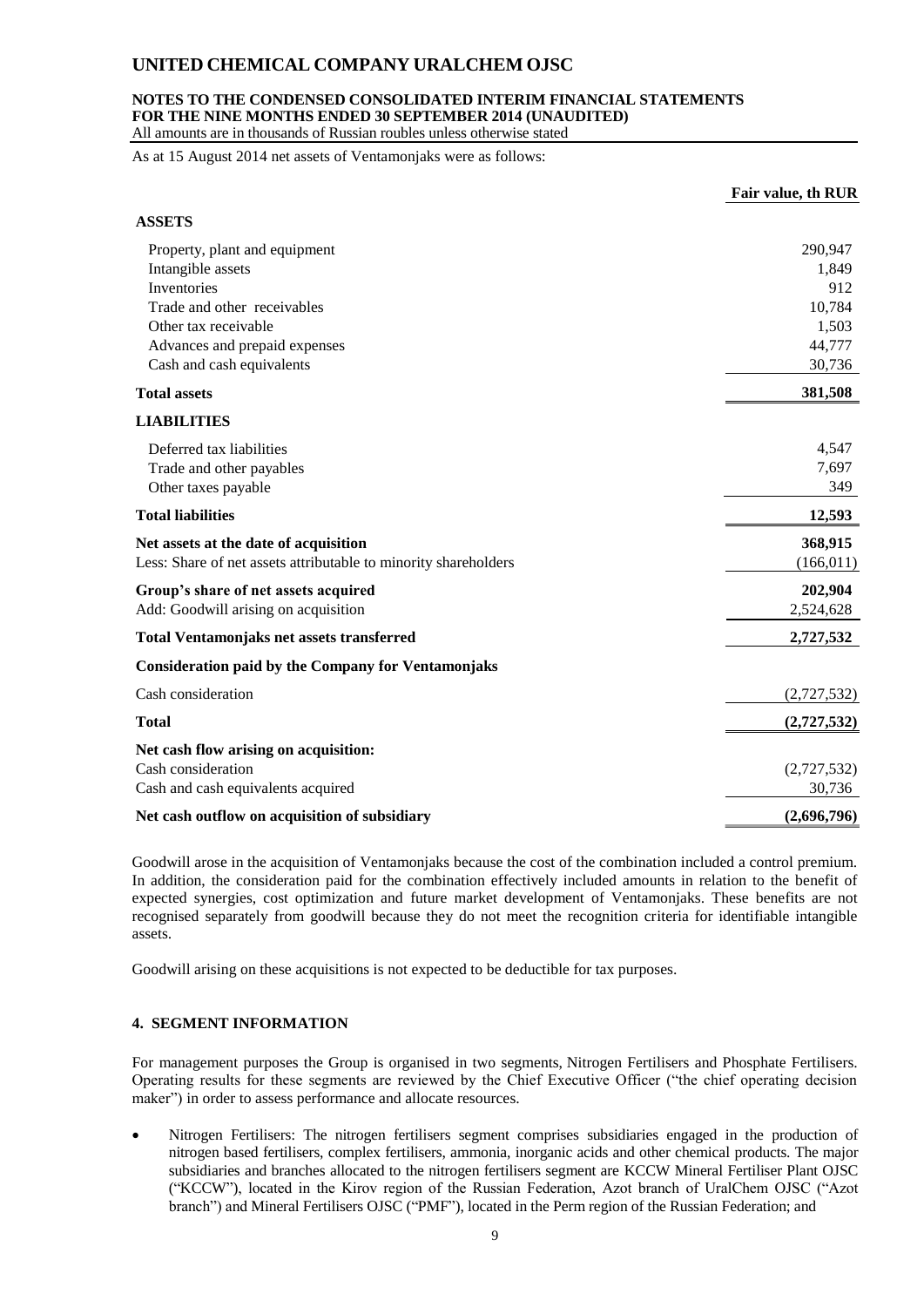#### **NOTES TO THE CONDENSED CONSOLIDATED INTERIM FINANCIAL STATEMENTS FOR THE NINE MONTHS ENDED 30 SEPTEMBER 2014 (UNAUDITED)** All amounts are in thousands of Russian roubles unless otherwise stated

 Phosphate Fertilisers: The phosphate fertilisers segment comprises subsidiaries engaged in the production of phosphate based fertilisers, complex fertilisers and inorganic acids. The major subsidiary allocated to the phosphate fertilisers segment is Voskresensk Mineral Fertilisers OJSC ("VMF"), located in the Moscow region of the Russian Federation. During the nine months ended 30 September 2014 there has been a significant change in operational activities in the phosphate segment of the Group. VMF ceased production of inorganic acids and reduced production of phosphate based fertilizers. VMF produces phosphate based fertilizers, complex fertilizers and develops of new products.

The chief operating decision maker does not regularly review the operating results of other operations, which include smaller subsidiaries which are engaged in a variety of businesses, such as electricity and heat energy generation, construction, repairs and maintenance and processing of waste water. Accordingly, these operations are not reported as separate operating segments.

The profitability of the two operating segments is primarily measured based on OIBDA (operating profit adjusted for depreciation and amortisation) and net profit for the period. Since OIBDA is not a standard IFRS measure, the Group's definition of OIBDA may differ from that of other companies. Costs and assets of subsidiaries of the Group engaged in transportation, sales and marketing activities are allocated (pro rata volume of services rendered by these companies to the operating segments) to operating segments within management reports reviewed by the chief operating decision maker. Costs and assets of subsidiaries of the Group engaged in other operations are not allocated to operating segments within management reports reviewed by the chief operating decision maker. Other income and expenses of the Group not incorporated in calculation of the operating profit are also allocated to operating segments.

Segment information provided to the chief operating decision maker for the reportable segments for the nine months ended 30 September 2014 is as follows:

|                                      | <b>Nitrogen</b>    | <b>Phosphate</b> |              |
|--------------------------------------|--------------------|------------------|--------------|
| Nine months ended 30 September 2014  | fertilisers        | fertilisers      | <b>Total</b> |
| Revenue from external customers      | 49,035,991         | 1,797,276        | 50,833,267   |
| Inter-segment revenue                | 108,750            | 3,566            | 112,316      |
| <b>Total segment revenue</b>         | 49,144,741         | 1,800,842        | 50,945,583   |
| <b>OIBDA</b>                         | 21,015,762         | (555, 280)       | 20,460,482   |
| Profit/(loss) for the period         | 12,831,192         | (632, 137)       | 12,199,055   |
|                                      | <b>Nitrogen</b>    | Phosphate        |              |
| Nine months ended 30 September 2013  | <b>fertilisers</b> | fertilisers      | <b>Total</b> |
| Revenue from external customers      | 45,695,725         | 8,512,485        | 54,208,210   |
| Inter-segment revenue                | 1,207,333          | 34,553           | 1,241,886    |
| <b>Total segment revenue</b>         | 46,903,058         | 8,547,038        | 55,450,096   |
| <b>OIBDA</b>                         | 19,245,927         | 382,166          | 19,628,093   |
| Segment profit/(loss) for the period | 13.544.096         | (62, 533)        | 13,481,563   |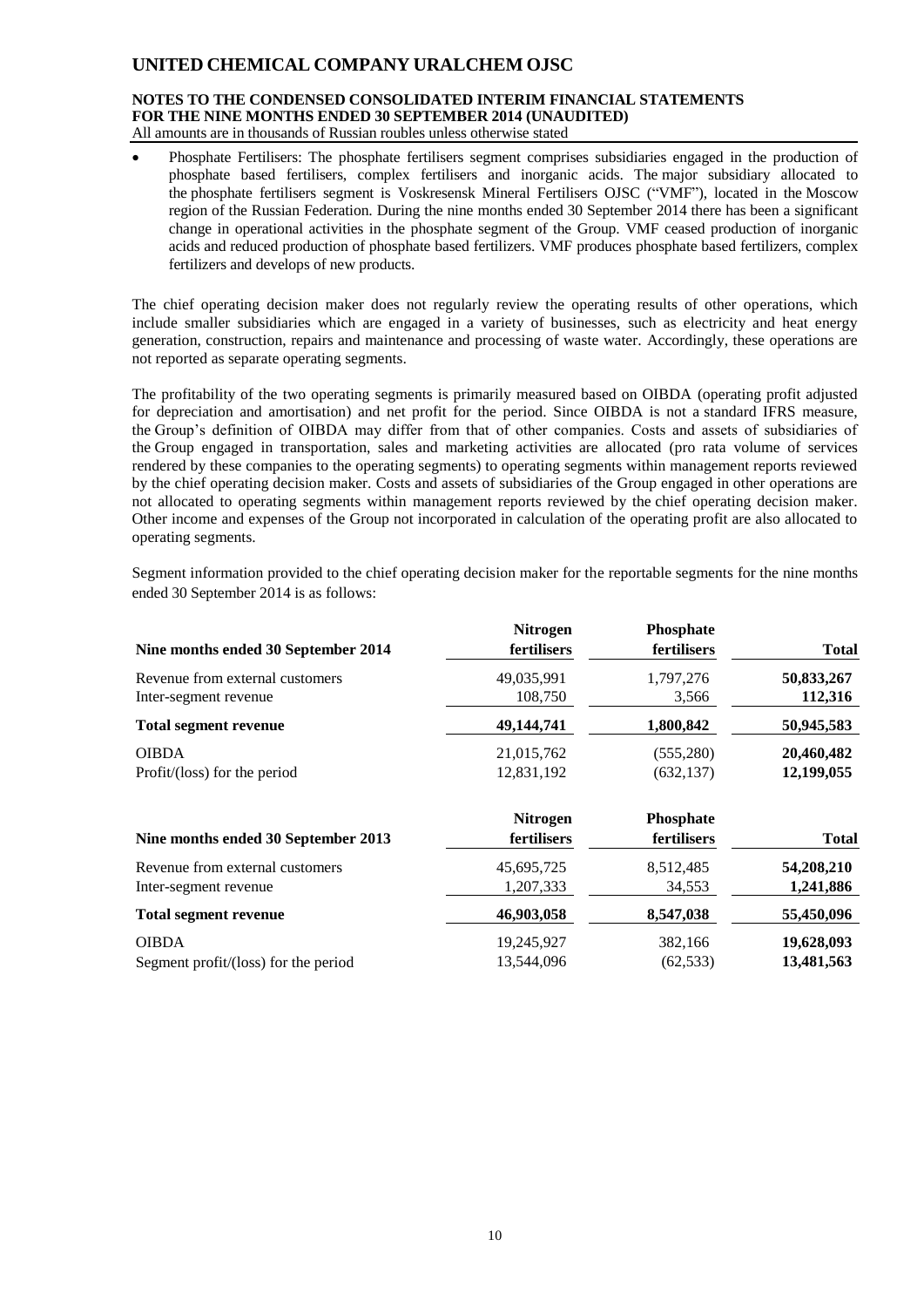## **NOTES TO THE CONDENSED CONSOLIDATED INTERIM FINANCIAL STATEMENTS FOR THE NINE MONTHS ENDED 30 SEPTEMBER 2014 (UNAUDITED)**

All amounts are in thousands of Russian roubles unless otherwise stated

The total reportable segment OIBDA and segment profit for the period are reconciled to consolidated profit as follows:

| Nine months ended 30 September 2014                                  | <b>Nitrogen</b><br>fertilisers | Phosphate<br>fertilisers | <b>Total</b>   |
|----------------------------------------------------------------------|--------------------------------|--------------------------|----------------|
| Segment OIBDA                                                        | 21,015,762                     | (555, 280)               | 20,460,482     |
| Segment amortisation and depreciation                                | (2,490,931)                    | (118, 718)               | (2,609,649)    |
| Segment income tax                                                   | (2,803,397)                    | (12,967)                 | (2,816,364)    |
| Segment impairment of non-current assets<br>Segment (expense)/income |                                | (41,959)                 | (41,959)       |
| from financing activities                                            | (2,890,242)                    | 96,787                   | (2,793,455)    |
| Segment profit/(loss) for the period                                 | 12,831,192                     | (632, 137)               | 12,199,055     |
| <b>Unallocated activities</b>                                        |                                |                          |                |
| Depreciation and amortisation                                        |                                |                          | (207, 897)     |
| Corporate overheads                                                  |                                |                          | (2,149,106)    |
| Other expenses                                                       |                                |                          | (2,900,893)    |
| Interest income                                                      |                                |                          | 15,130         |
| Interest expense                                                     |                                |                          | (5,821,092)    |
| Share of profit of associates                                        |                                |                          | 232,746        |
| Foreign exchange loss                                                |                                |                          |                |
| from financing activities                                            |                                |                          | (28,057,023)   |
| Inter-segment operations, net                                        |                                |                          | 3,012,905      |
| Unallocated income tax                                               |                                |                          | 4,504,014      |
| Group loss for the period                                            |                                |                          | (19, 172, 161) |

| Nine months ended 30 September 2014                                  | <b>Nitrogen</b><br>fertilisers | <b>Phosphate</b><br>fertilisers | <b>Total</b>   |
|----------------------------------------------------------------------|--------------------------------|---------------------------------|----------------|
| Segment OIBDA                                                        | 21,015,762                     | (555, 280)                      | 20,460,482     |
| Segment amortisation and depreciation                                | (2,490,931)                    | (118, 718)                      | (2,609,649)    |
| Segment income tax                                                   | (2,803,397)                    | (12,967)                        | (2,816,364)    |
| Segment impairment of non-current assets<br>Segment (expense)/income |                                | (41, 959)                       | (41,959)       |
| from financing activities                                            | (2,890,242)                    | 96,787                          | (2,793,455)    |
| Segment profit/(loss) for the period                                 | 12,831,192                     | (632, 137)                      | 12,199,055     |
| <b>Unallocated activities</b>                                        |                                |                                 |                |
| Depreciation and amortisation                                        |                                |                                 | (207, 897)     |
| Corporate overheads                                                  |                                |                                 | (2,149,106)    |
| Other expenses                                                       |                                |                                 | (2,900,893)    |
| Interest income                                                      |                                |                                 | 15,130         |
| Interest expense                                                     |                                |                                 | (5,821,092)    |
| Share of profit of associates                                        |                                |                                 | 232,746        |
| Foreign exchange loss                                                |                                |                                 |                |
| from financing activities                                            |                                |                                 | (28,057,023)   |
| Inter-segment operations, net                                        |                                |                                 | 3,012,905      |
| Unallocated income tax                                               |                                |                                 | 4,504,014      |
| Group loss for the period                                            |                                |                                 | (19, 172, 161) |

The revenue from external parties reported to the chief operating decision maker is measured in a manner consistent with that in the income statement.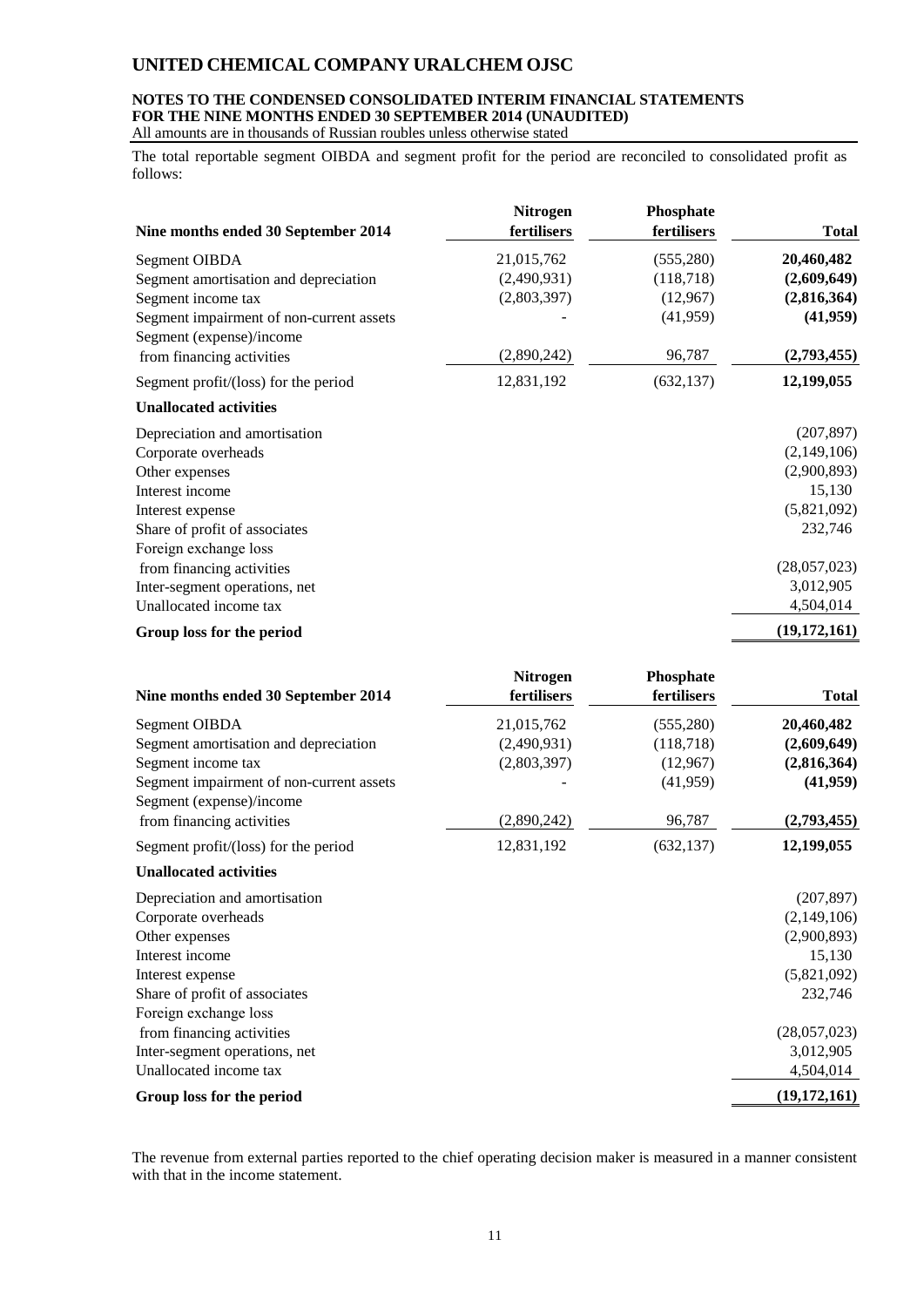### **NOTES TO THE CONDENSED CONSOLIDATED INTERIM FINANCIAL STATEMENTS FOR THE NINE MONTHS ENDED 30 SEPTEMBER 2014 (UNAUDITED)**

All amounts are in thousands of Russian roubles unless otherwise stated

Total reportable segment assets are as follows:

| Total segment assets: | <b>Nitrogen</b><br><b>fertilisers</b> | <b>Phosphate</b><br><b>fertilisers</b> | <b>Total</b> |
|-----------------------|---------------------------------------|----------------------------------------|--------------|
| 30 September 2014     | 49.848.894                            | 2,848,343                              | 52,697,237   |
| 31 December 2013      | 46,800,420                            | 5.157.490                              | 51,957,910   |

The amounts provided to the chief operating decision maker with respect to total assets are measured in a manner consistent with that in the financial statements. These assets are allocated based on the operations of the segment.

Investments in shares (classified as available-for-sale financial assets or investments in associates) held by the Group are not considered to be segment assets but are rather managed at the corporate headquarters by the strategic investment function.

Non-current assets other than financial instruments and deferred tax assets are located primarily in the Russian Federation, the location of the Group's major production facilities. Non-current assets located in other countries, including Cyprus, are not significant.

Information about revenue from sales to external customers attributed to individual countries is not available as the cost to develop it would be excessive. Therefore this information is not disclosed in these condensed consolidated interim financial statements.

### **5. SALES OF GOODS**

|                                         |              |               | <b>Russian</b> | <b>Other CIS</b> |
|-----------------------------------------|--------------|---------------|----------------|------------------|
| Nine months ended 30 September 2014     | <b>Total</b> | <b>Export</b> | Federation     | countries        |
| <b>Mineral fertilisers</b>              |              |               |                |                  |
| Nitrogen based fertilisers              | 32,808,313   | 25,941,380    | 6,182,588      | 684,345          |
| Complex fertilisers                     | 5,207,794    | 4,254,767     | 394,929        | 558,098          |
| Phosphate based fertilisers             | 886,825      | 294,593       | 428,311        | 163,921          |
| Ammonia                                 | 8,178,299    | 7,667,323     | 459,286        | 51,690           |
| <b>Explosive grade ammonium nitrate</b> | 1,710,359    | 14,750        | 1,398,415      | 297,194          |
| <b>Inorganic acids</b>                  | 595,704      |               | 595,704        |                  |
| <b>Other chemical products</b>          | 1,445,973    | 264,770       | 1,101,263      | 79,940           |
| <b>Total</b>                            | 50,833,267   | 38,437,583    | 10,560,496     | 1,835,188        |
| Nine months ended 30 September 2013     |              |               |                |                  |
| <b>Mineral fertilisers</b>              |              |               |                |                  |
| Nitrogen based fertilisers              | 30,023,076   | 22,809,956    | 5,995,879      | 1,217,241        |
| Complex fertilisers                     | 6,358,470    | 3,991,999     | 1,458,712      | 907,759          |
| Phosphate based fertilisers             | 5,751,958    | 3,105,006     | 873,957        | 1,772,995        |
| Ammonia                                 | 8,220,144    | 6,616,388     | 1,468,232      | 135,524          |
| Explosive grade ammonium nitrate        | 1,897,880    | 91,129        | 1,454,414      | 352,337          |
| <b>Inorganic acids</b>                  | 719,242      |               | 719,242        |                  |
| <b>Other chemical products</b>          | 1,237,440    | 274,458       | 929,007        | 33,975           |
| <b>Total</b>                            | 54,208,210   | 36,888,936    | 12,899,443     | 4,419,831        |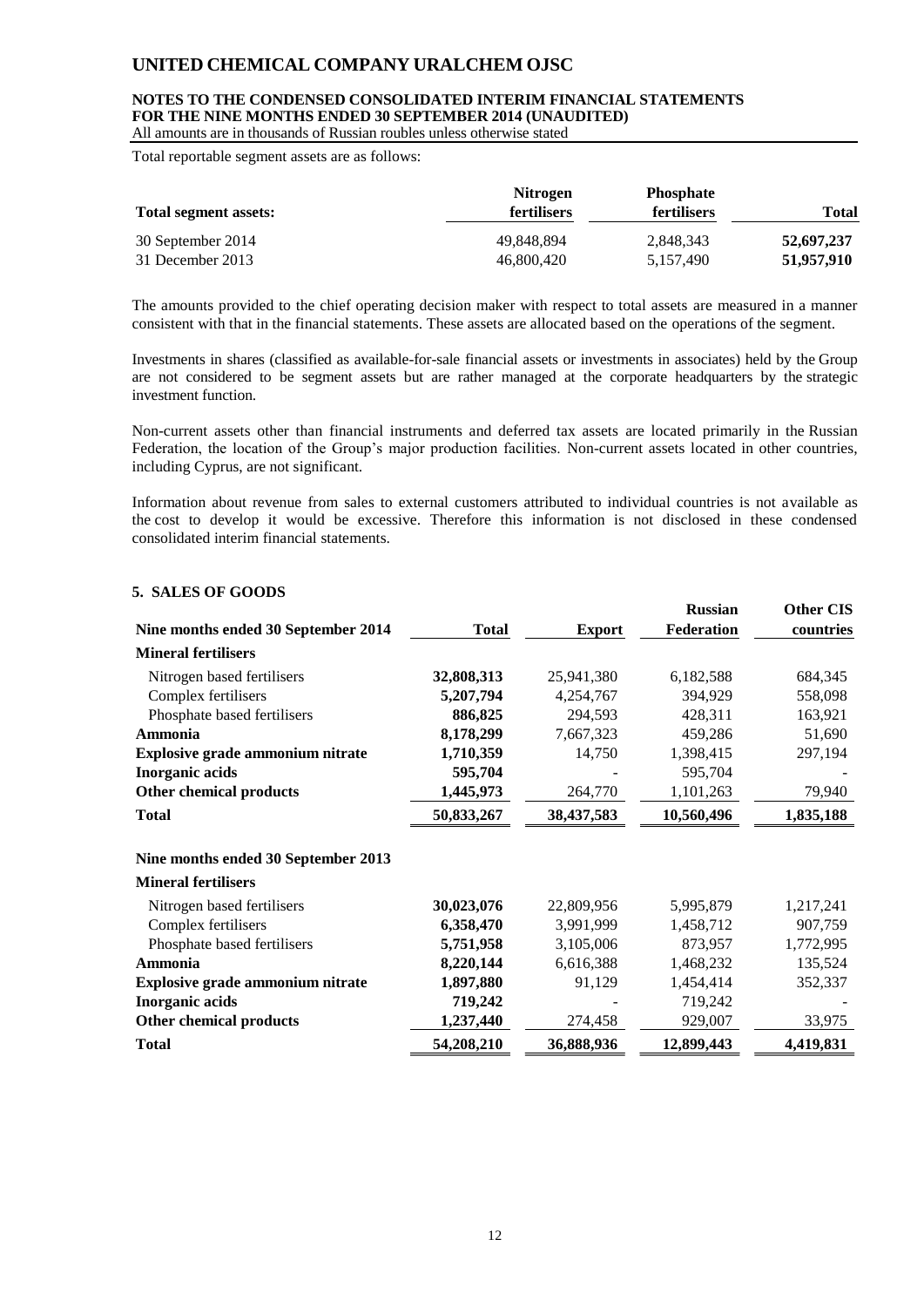### **NOTES TO THE CONDENSED CONSOLIDATED INTERIM FINANCIAL STATEMENTS FOR THE NINE MONTHS ENDED 30 SEPTEMBER 2014 (UNAUDITED)**

All amounts are in thousands of Russian roubles unless otherwise stated

|                                         |              |               | <b>Russian</b>    | <b>Other CIS</b> |
|-----------------------------------------|--------------|---------------|-------------------|------------------|
| Three months ended 30 September 2014    | <b>Total</b> | <b>Export</b> | <b>Federation</b> | countries        |
| <b>Mineral fertilisers</b>              |              |               |                   |                  |
| Nitrogen based fertilisers              | 10,076,097   | 8,751,860     | 1,236,070         | 88,167           |
| Complex fertilisers                     | 1,724,197    | 1,315,291     | 125,399           | 283,507          |
| Phosphate based fertilisers             | 128,000      | 5,436         | 118,843           | 3,721            |
| Ammonia                                 | 2,338,332    | 2,139,354     | 167,877           | 31,101           |
| <b>Explosive grade ammonium nitrate</b> | 510,710      | 4,658         | 432,145           | 73,907           |
| <b>Inorganic acids</b>                  | 192,758      |               | 192,758           |                  |
| Other chemical products                 | 553,960      | 94,931        | 428,078           | 30,951           |
| <b>Total</b>                            | 15,524,054   | 12,311,530    | 2,701,170         | 511,354          |
| Three months ended 30 September 2013    |              |               |                   |                  |

#### **Mineral fertilisers**

|            |            |           | 214,091   |
|------------|------------|-----------|-----------|
| 1,939,994  | 1,070,943  | 707,637   | 161,414   |
| 1,621,815  | 788,216    | 206,090   | 627,509   |
| 2,132,562  | 1,801,562  | 277,089   | 53,911    |
| 578,475    | 7.201      | 443,870   | 127,404   |
| 219,599    |            | 219,599   |           |
| 385,389    | 60,062     | 309,902   | 15,425    |
| 15,509,734 | 10,737,470 | 3,572,510 | 1,199,754 |
|            | 8,631,900  | 7,009,486 | 1,408,323 |

### **6. COST OF SALES**

|                                          | <b>Nine months</b><br>ended 30 September |            | Three months<br>ended 30 September |           |
|------------------------------------------|------------------------------------------|------------|------------------------------------|-----------|
|                                          | 2014                                     | 2013       | 2014                               | 2013      |
| Raw materials, including:                |                                          |            |                                    |           |
| Natural gas                              | 10,079,714                               | 9,114,722  | 3,103,649                          | 3,067,379 |
| Apatite                                  | 917,649                                  | 3,417,268  | 220,487                            | 927,669   |
| Potassium chloride                       | 443,353                                  | 940,621    | 118,071                            | 302,415   |
| Sulphur                                  | 38,370                                   | 536.981    |                                    | 181,720   |
| Other raw materials                      | 1,459,038                                | 1,659,738  | 454,696                            | 706,216   |
| Energy and utilities                     | 3,625,691                                | 4,032,759  | 1,197,371                          | 1,650,459 |
| Staff costs                              | 2,601,964                                | 2,977,109  | 814,338                            | 1,054,266 |
| Depreciation                             | 1,997,689                                | 1,899,456  | 675,915                            | 622,322   |
| Repairs and maintenance                  | 206,415                                  | 179,763    | 109,736                            | 92,853    |
| Decrease/(increase) in inventory balance | 376,377                                  | 682,266    | 195,765                            | 342,555   |
| Other                                    | 627,630                                  | 986,971    | 146,279                            | 562,440   |
| Total                                    | 22,373,890                               | 26,427,654 | 7,036,307                          | 9,510,294 |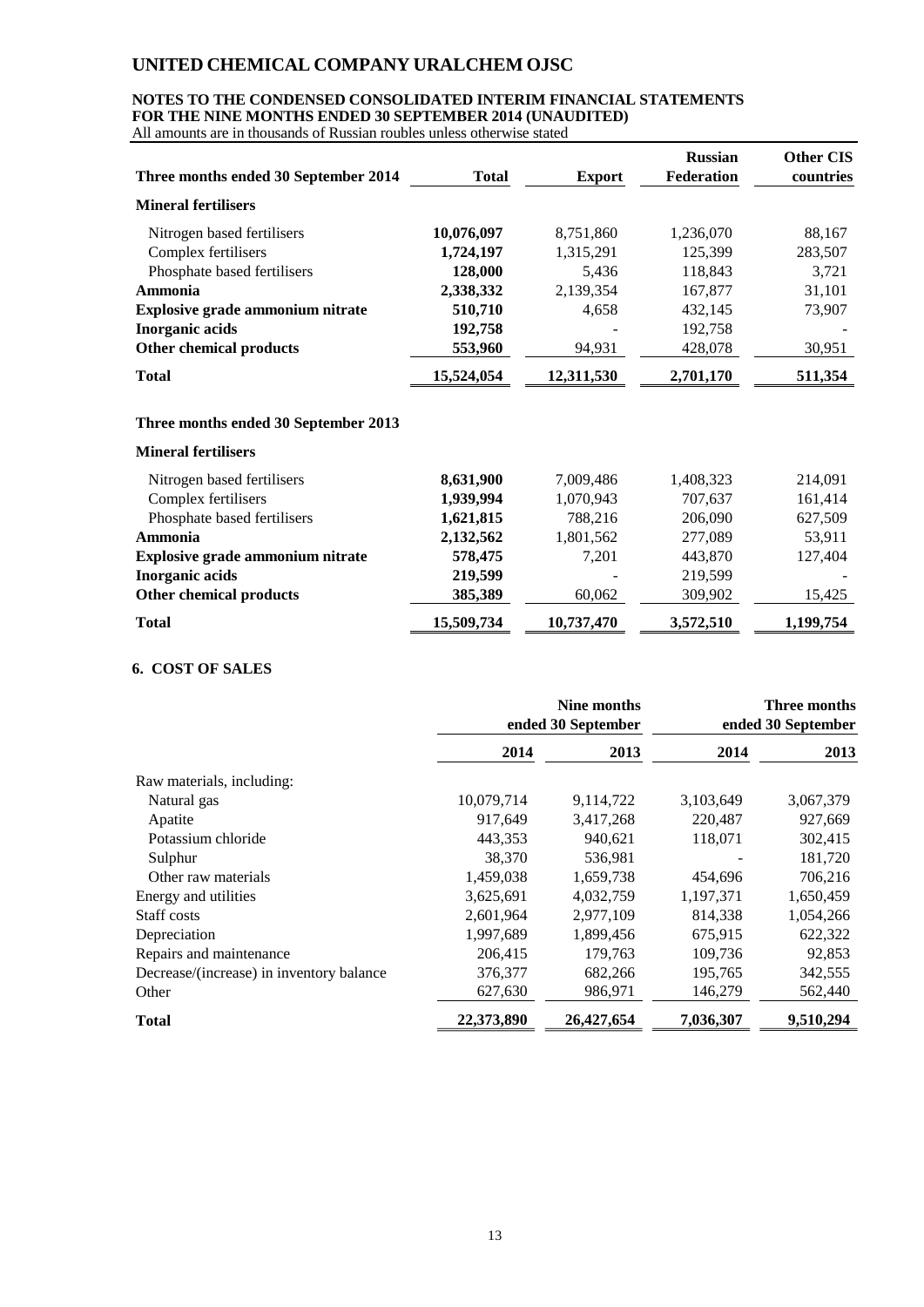#### **NOTES TO THE CONDENSED CONSOLIDATED INTERIM FINANCIAL STATEMENTS FOR THE NINE MONTHS ENDED 30 SEPTEMBER 2014 (UNAUDITED)** All amounts are in thousands of Russian roubles unless otherwise stated

### **7. SELLING AND DISTRIBUTION EXPENSES**

|                               |            | Nine months<br>ended 30 September |           | <b>Three months</b><br>ended 30 September |
|-------------------------------|------------|-----------------------------------|-----------|-------------------------------------------|
|                               | 2014       | 2013                              | 2014      | 2013                                      |
| Transportation, including:    |            |                                   |           |                                           |
| Railway tariff                | 4,887,253  | 5, 117, 355                       | 1,532,649 | 1,543,445                                 |
| Freight and transshipment     | 3,288,435  | 3,668,610                         | 867.674   | 1,217,923                                 |
| Rail cars rent expenses       | 905,273    | 881,346                           | 317,107   | 252,131                                   |
| Other transportation expenses | 267,297    | 358,259                           | 74,289    | 50,783                                    |
| Staff costs                   | 842,716    | 895,571                           | 260,806   | 380,546                                   |
| Depreciation                  | 572,869    | 544,699                           | 192,653   | 177,324                                   |
| Advertising and marketing     | 9,226      | 21,955                            | 2,751     | 3,768                                     |
| Other                         | 816,305    | 723,418                           | 267,036   | 213,763                                   |
| <b>Total</b>                  | 11.589.374 | 12,211,213                        | 3,514,965 | 3,839,683                                 |

### **8. GENERAL AND ADMINISTRATIVE EXPENSES**

|                                      | Nine months<br>ended 30 September |           | <b>Three months</b><br>ended 30 September |           |
|--------------------------------------|-----------------------------------|-----------|-------------------------------------------|-----------|
|                                      | 2014                              | 2013      | 2014                                      | 2013      |
| Staff costs                          | 2,258,016                         | 1,972,750 | 689,579                                   | 539,895   |
| Depreciation                         | 173.457                           | 164.928   | 60.323                                    | 55,615    |
| Audit, legal and consulting services | 341,732                           | 332,565   | 119,372                                   | 65,357    |
| Security                             | 142,932                           | 136,273   | 46,327                                    | 72,958    |
| Rent                                 | 87,100                            | 98,205    | 17,920                                    | 38,240    |
| <b>Bank</b> charges                  | 43,025                            | 42,117    | 19.779                                    | 13,548    |
| Fines and penalties                  | 23,194                            | 19.346    | 4,212                                     | 6,525     |
| Other                                | 596,174                           | 694,024   | 202,994                                   | 241,719   |
| <b>Total</b>                         | 3,665,630                         | 3,460,208 | 1,160,506                                 | 1,033,857 |

### **9. PROPERTY, PLANT AND EQUIPMENT**

#### **Acquisitions and disposals**

During the nine months ended 30 September 2014, the Group acquired property, plant and equipment with a cost of RUB 3,986,062 (nine months ended 30 September 2013: RUB 5,480,402) including machinery, equipment and transport leased under a number of finance lease agreements for the amount of 933,194 (nine months ended 30 September 2013: RUB 1,113,262). Acquisitions under finance lease agreements represent a non-cash investing and financing activity which is not reflected in the condensed consolidated statement of cash flows.

As at 30 September 2014, property, plant and equipment included advances paid for acquisition of property, plant and equipment in the amount of RUB 932,068 (31 December 2013: RUB 322,753).

The Group also disposed of certain of its machinery and tools with a carrying amount of RUB 237,126 (nine months ended 30 September 2013: RUB 508,634).

### **Assets pledged as collateral**

As at 30 September 2014, the carrying values of property, plant and equipment pledged to secure loans and borrowings granted to the Group amounted to RUB 3,617,076 (31 December 2013: RUB 3,093,273) (refer to Note 14).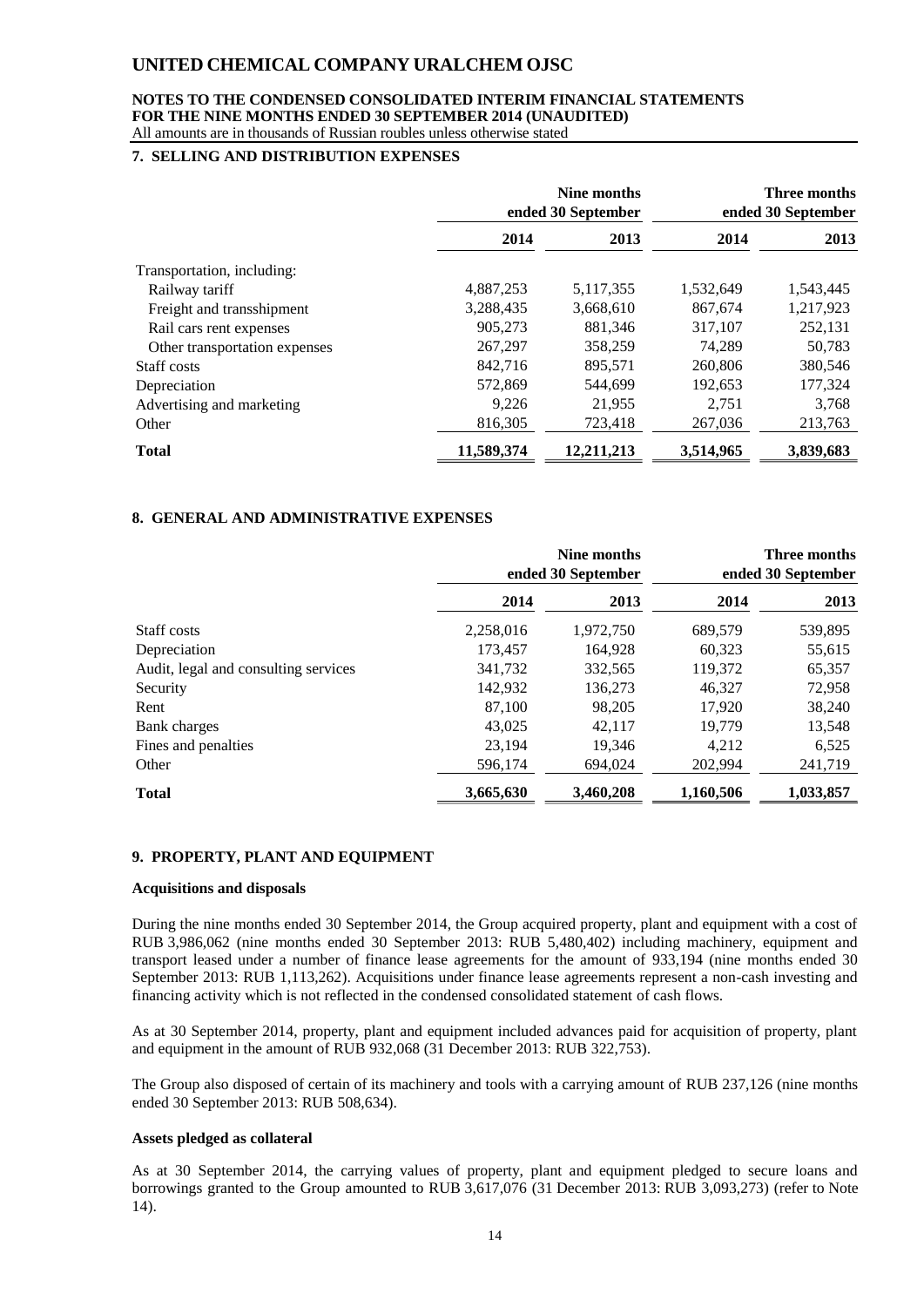### **NOTES TO THE CONDENSED CONSOLIDATED INTERIM FINANCIAL STATEMENTS FOR THE NINE MONTHS ENDED 30 SEPTEMBER 2014 (UNAUDITED)**

### All amounts are in thousands of Russian roubles unless otherwise stated

### **10. INVESTMENTS IN ASSOCIATES**

|                         |                           |                                             |                      | Effective ownership, % |
|-------------------------|---------------------------|---------------------------------------------|----------------------|------------------------|
| Name of associate       | <b>Principal activity</b> | <b>Principal place</b><br>of business       | 30 September<br>2014 | 31 December<br>2013    |
|                         | Production of mineral     | Perm region,                                |                      |                        |
| Uralkali OJSC (i) (iii) | <b>fertilisers</b>        | <b>Russian Federation</b><br>Karelia.       | 19.99                | 19.99                  |
| NPK Karbon-Shungit (ii) | Mining and processing     | <b>Russian Federation</b><br>Moscow region, | 49.70                | 49.70                  |
| ZhDTsekh (ii)           | Other services            | <b>Russian Federation</b>                   | 50.00                | 50.00                  |

- (i) On 19 December 2013 the Group acquired 19.99% interest in Uralkali OJSC. Although the Group holds less than 20% in the share capital of the company and it has less than 20% of the voting power at shareholder meetings, the Group exercises significant influence by virtue of the presence of its related parties on the board of the directors of the company. The Group is entitled to appoint one or more than one members to the Board of Directors of Uralkali OJSC, depending on the quorum achieved at the Meeting of the shareholders. Members of the Board of Directors are subject to reelection on an annual basis. At 30 September 2014 two out of nine members of the Board of Directors of Uralkali OJSC were related to the Group.
- (ii) Pursuant to a shareholder agreement, the Company has the right to cast 49.7% and 50.0% of the votes at shareholder meetings of NPK Karbon-Shungit and ZhDTsekh respectively. The Company does not have the power to excercise joint control over ZhDTsekh.
- (iii) As at 30 September 2014, the fair value of the Group's interest in Uralkali OJSC, which is listed on the stock exchanges of London and Moscow, was RUB 82,548,862 (31 December 2013: RUB 101,400,333) based on the quoted market prices available, which is a level 1 input in terms of IFRS 13.

In preparation of these condensed consolidated interim financial statements the Group used the latest available data on Uralkali OJSC, i.e. information about the financial position as at 30 June 2014 and its financial results for the six months then ended. Summarized financial information in respect of the financial position of Uralkali OJSC as at 30 June 2014 and its financial results for the period then ended is set out below. It represents amounts shown in the associate's financial statements prepared in accordance with IFRSs and adjusted by the Group for equity accounting purposes:

|                         | <b>30 June 2014</b> | 31 December 2013 |
|-------------------------|---------------------|------------------|
| Current assets          | 51,229,356          | 58,021,758       |
| Non-current assets      | 867, 148, 367       | 875,874,595      |
| Current liabilities     | (50, 282, 000)      | (70,952,422)     |
| Non-current liabilities | (253, 223, 614)     | (245, 162, 255)  |
| Net assets              | 614,872,109         | 617,781,676      |

|                                                         | Six months ended 30 |
|---------------------------------------------------------|---------------------|
|                                                         | <b>June 2014</b>    |
| Revenue                                                 | 60,371,956          |
| Profit for the period                                   | 1,335,299           |
| Other comprehensive income for the period               | (96,249)            |
| Total comprehensive income for the period               | 1,239,050           |
| Dividends received from the associate during the period | (957, 141)          |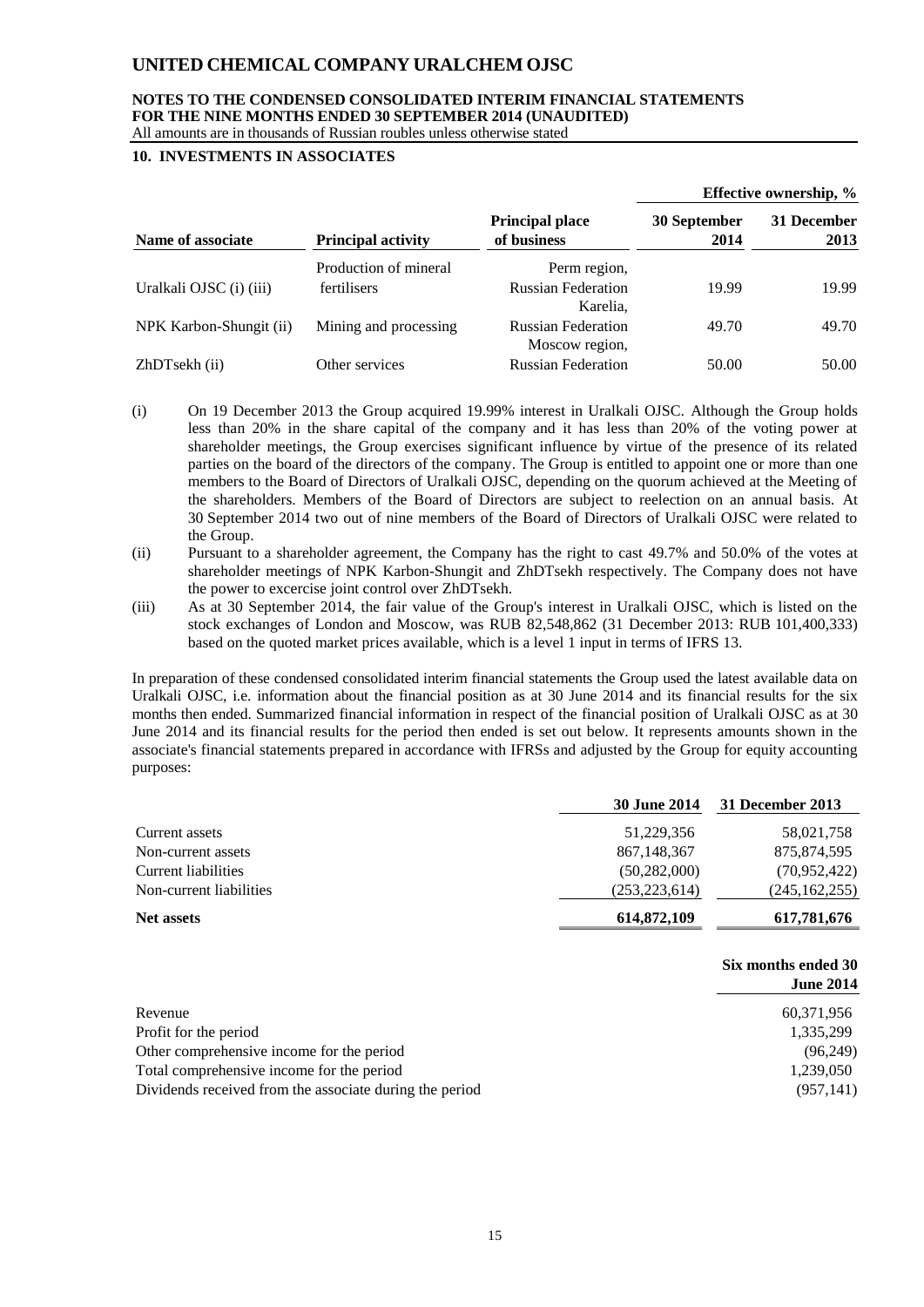### **NOTES TO THE CONDENSED CONSOLIDATED INTERIM FINANCIAL STATEMENTS FOR THE NINE MONTHS ENDED 30 SEPTEMBER 2014 (UNAUDITED)**

All amounts are in thousands of Russian roubles unless otherwise stated

Reconciliation of the above summarized financial information to the carrying amount of the interest in Uralkali OJSC recognized in the consolidated financial statements:

|                                                               | <b>30 June 2014</b> | 31 December 2013 |
|---------------------------------------------------------------|---------------------|------------------|
| Net assets of the associate                                   | 614,872,109         | 617,781,676      |
| Proportion of the Group's ownership interest in Uralkali OJSC | 122,912,935         | 123,494,557      |
| Goodwill                                                      | 1,733,851           | 1,733,851        |
| Other adjustments                                             | (127, 833)          |                  |
| Carrying amount of the Group's interest in Uralkali OJSC      | 124,518,953         | 125,228,408      |

### **11. INVENTORIES**

|                                                                   | 30 September 2014 | 31 December 2013 |
|-------------------------------------------------------------------|-------------------|------------------|
| Inventories expected to be recovered after<br>twelve months       |                   |                  |
| Catalytic agents                                                  | 965,740           | 899,796          |
| Other inventories                                                 | 102,620           | 132,912          |
|                                                                   | 1,068,360         | 1,032,708        |
| Inventories expected to be recovered in<br>the next twelve months |                   |                  |
| Finished goods                                                    | 2,241,995         | 2,590,797        |
| Raw materials, net of allowance for obsolescence                  | 1,787,856         | 1,869,229        |
| Work in-progress                                                  | 206,518           | 219,160          |
| Goods for resale                                                  | 456               | 15,291           |
|                                                                   | 4,236,825         | 4,694,477        |
| <b>Total</b>                                                      | 5,305,185         | 5,727,185        |

During the nine months ended 30 September 2014, the Group recognised a write down of RUB 86,802 thousand to reduce the carrying value of inventories to net realisable value (year ended 31 December 2013: RUB 42,512).

At 30 September 2014, raw materials were presented net of an allowance for obsolescence of RUB 132,250 thousand (31 December 2013: RUB 153,314). During the nine months ended 30 September 2014, the Group recognised RUB 35,969 (nine months ended 30 September 2013: RUB 6,427) and released RUB 57,033 (nine months ended 30 September 2013: RUB 11,076) of allowance for obsolescence of raw materials.

### **12. AVAILABLE-FOR-SALE INVESTMENTS**

In April 2014 the Company acquired three additional shares in Open Joint Stock Company Togliattiazot ("Togliattiazot"). Cash consideration on the transaction was RUB 460,687. Thus, at 30 September 2014, availablefor-sale investments included a 9.7% investment (2013: 9.3%) in Togliattiazot of RUB 5,584,160 (2013: RUB 5,123,473 ) and other available-for-sale investments of RUB 4,635 (2013: RUB 4,248). The availablefor-sale investments are accounted for at cost as their fair value cannot be reliably measured.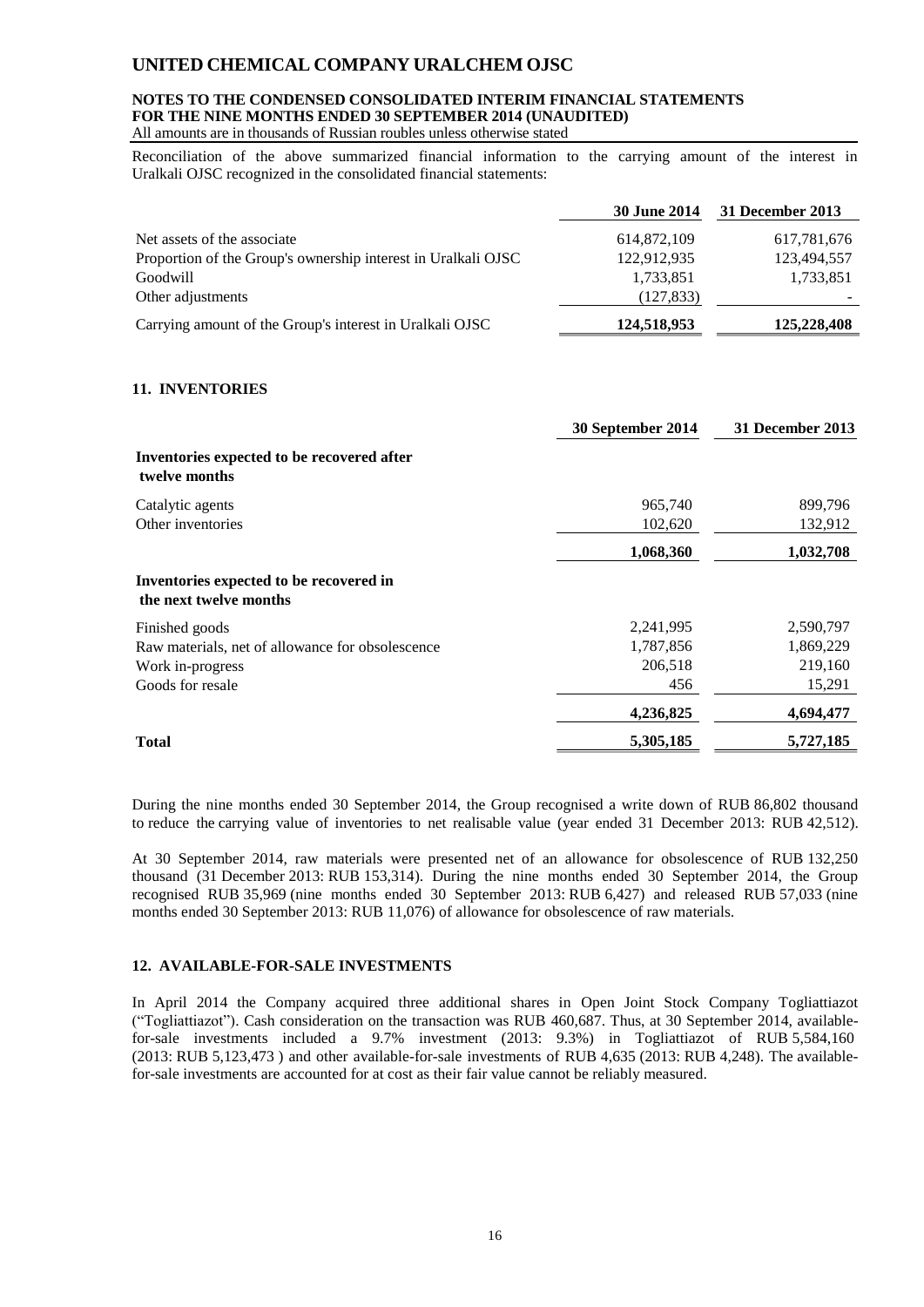### **NOTES TO THE CONDENSED CONSOLIDATED INTERIM FINANCIAL STATEMENTS FOR THE NINE MONTHS ENDED 30 SEPTEMBER 2014 (UNAUDITED)**

All amounts are in thousands of Russian roubles unless otherwise stated

### **13. EQUITY**

Share capital of the Company amounts to RUB 2,000,000 and is divided into 500,000,000 ordinary shares of the nominal value of 4 Russian roubles each.

### **Dividends**

The statutory financial statements of the Group entities are the basis for the profit distribution and other appropriations.

### **Earnings per share**

Earnings per share were calculated by dividing net profit attributable to shareholders of the Company for the nine months ended 30 September 2014 and 2013 by the weighted average number of ordinary shares in issue during those years.

### **Share-based payments**

A share-based payment transaction was made as a part of management remuneration based on shareholders' decision (Note 15). Settlements were performed by Uralchem Holding PLC, the shareholder of the Company.

### **14. LOANS AND BORROWINGS**

|                                               | 30 September 2014 | 31 December 2013 |
|-----------------------------------------------|-------------------|------------------|
| Loans denominated in USD                      | 175,930,716       | 140,889,789      |
| Loans denominated in EUR                      | 4,402,873         | 8,828,125        |
| Loans denominated in RUR                      | 3,113             | 3,672            |
| <b>Total</b>                                  | 180,336,702       | 149,721,586      |
| Less: current portion repayable within twelve |                   |                  |
| months and shown under current liabilities    | (4,177,178)       | (21,779,882)     |
| Long-term portion of loans and borrowings     | 176,159,524       | 127,941,704      |

### **Loans denominated in USD**

The loans denominated in USD had a weighted average annual interest rate of 5.0% during the nine months ended 30 September 2014 (2013: 3.7%) and included the following borrowings:

- RUB 173,959,500 (31 December 2013: RUB 140,889,789) at fixed rates varying from 3.2% to 5.0% (31 December 2013: from 3.0% to 6.0%); and
- RUB 1,971,216 (31 December 2013: nil) at floating rate linked to Libor 3m of 3.1% (31 December 2013: nil) per annum.

The loans denominated in USD are due in the years 2015 to 2020. As at 30 September 2014 USD-denominated loans in the amount of RUB 174,459,299 (31 December 2013: RUB 125,572,210) were secured by 19.99% of Uralkali OJSC's (31 December 2013: 19.99%).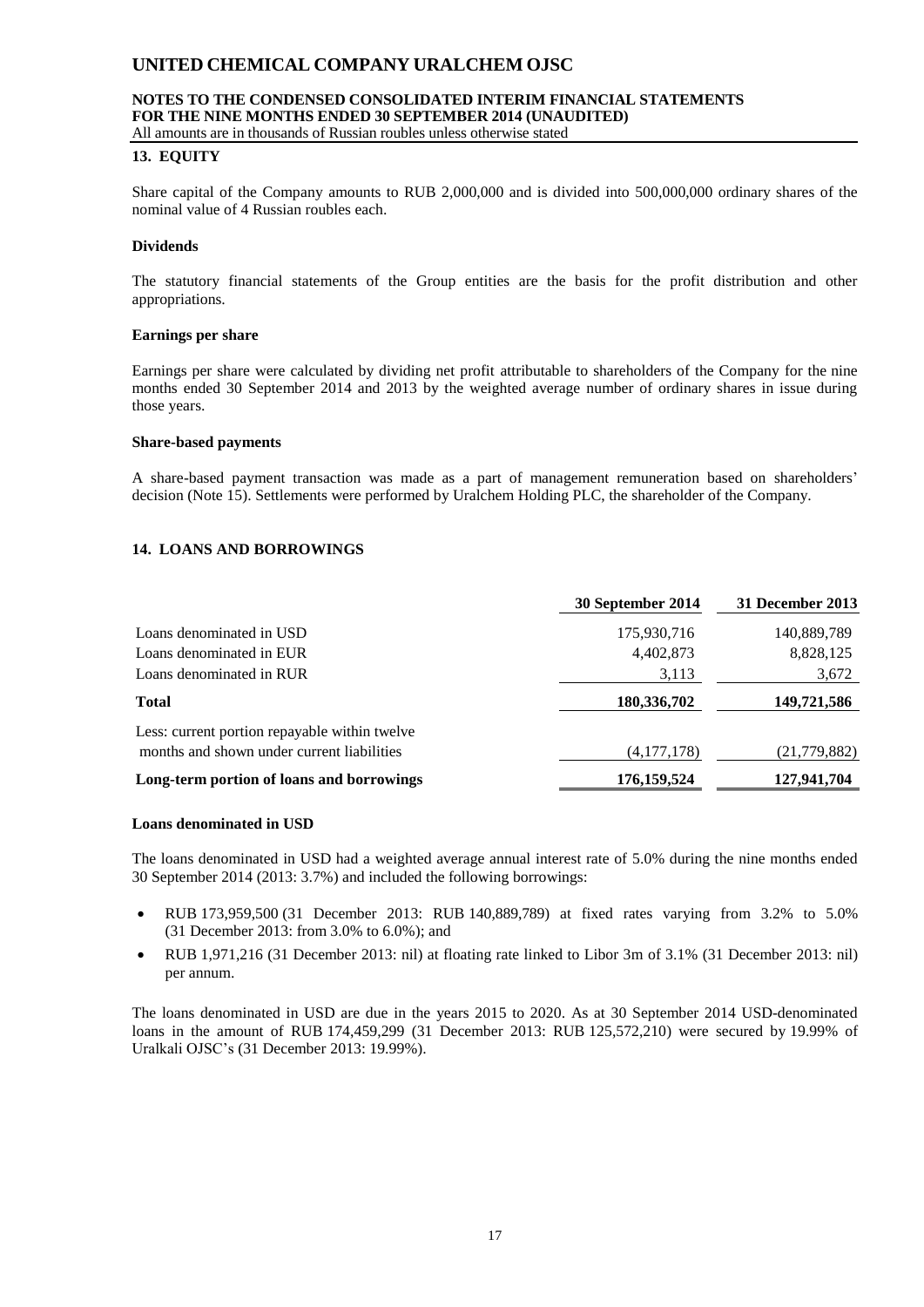## **NOTES TO THE CONDENSED CONSOLIDATED INTERIM FINANCIAL STATEMENTS FOR THE NINE MONTHS ENDED 30 SEPTEMBER 2014 (UNAUDITED)**

All amounts are in thousands of Russian roubles unless otherwise stated

#### **Loans denominated in EUR**

The loans denominated in EUR had a weighted average annual interest rate of 2.9% during the nine months ended 30 September 2014 (2013: 4.2%) and included the following borrowings:

- RUB 785,685 at a fixed rate varying from 3.6% to 3.8% per annum (31 December 2013: RUB 172,671); and
- RUB 3,617,188 (31 December 2013: RUB 8,655,454) at floating rates linked to Euribor 3m and 6m varying from 3,0% to 3.7% (31 December 2013: from 2.7% to 3.7%) per annum.

In February 2014 the loan payable to Nordea Bank was refinanced with funds obtained under a credit line provided by VTB Capital PLC. The new loan in the amount of RUB 6,920,880, denominated in USD, matures in the year 2020, with the first repayment scheduled during December 2015. The interest rate is fixed at 4.65% per annum. Commission under the agreement was RUB 69,457.

In August 2014 Group reached an agreement with ABLV Bank to obtain a loan in the amount RUB 1,648,482, denominated in EUR, which matures in March 2019 and with the first repayment scheduled in August 2015 to partially finance the purchase of 100% share in SIA Ventamonjaks. The interest rate is linked to Euribor 6m, Commission under agreemen was RUB 20,384.

As at 30 September 2014, EUR-denominated loans in the amount of RUB 3,617,188 (31 December 2013: RUB 1,933,839) were secured by 51.0% of SIA Riga Fertilisers Terminal's shares (31 December 2013: 51.0%) and certain property, plant and equipment.

Total loans and borrowings were repayable as follows:

|                                                      | 30 September 2014 | 31 December 2013 |
|------------------------------------------------------|-------------------|------------------|
| Due within three months                              | 526,685           | 19,777,295       |
| Due from three to six months                         | 2,031,308         | 55,454           |
| Due from six to twelve months                        | 1,619,185         | 1,947,133        |
| Total current portion repayable within twelve months | 4,177,178         | 21,779,882       |
| Due in the second year                               | 3,751,643         | 2,910,909        |
| Due in the third year                                | 4,540,221         | 2,397,234        |
| Due in the fourth year                               | 7,122,133         | 3,949,779        |
| Due in the fifth year                                | 11,019,529        | 6,119,950        |
| Due thereafter                                       | 149,725,998       | 112,563,832      |
| Total long-term portion of loans and borrowings      | 176, 159, 524     | 127,941,704      |

As at 30 September 2014, the Group's bank loans were subject to restrictive covenants, including but not limited to:

- negative pledge for shares and property pledges;
- limits for material sale of assets and payment of dividends;
- limits for acquisitions of any companies or any shares or securities;
- limits for merger, consolidation or corporate reconstructions;
- limits for loans and quarantines given;
- set-up limits for the amount of cash collections of certain Group subsidiaries that have to be transferred to the accounts at defined banks;
- set-up limits for the annualised "debt and net debt/EBITDA" ratio and other financial covenants.

All loan agreements have acceleration clauses, allowing creditors to increase interest rates and to request early repayment of outstanding amounts in case of non-compliance with these covenants.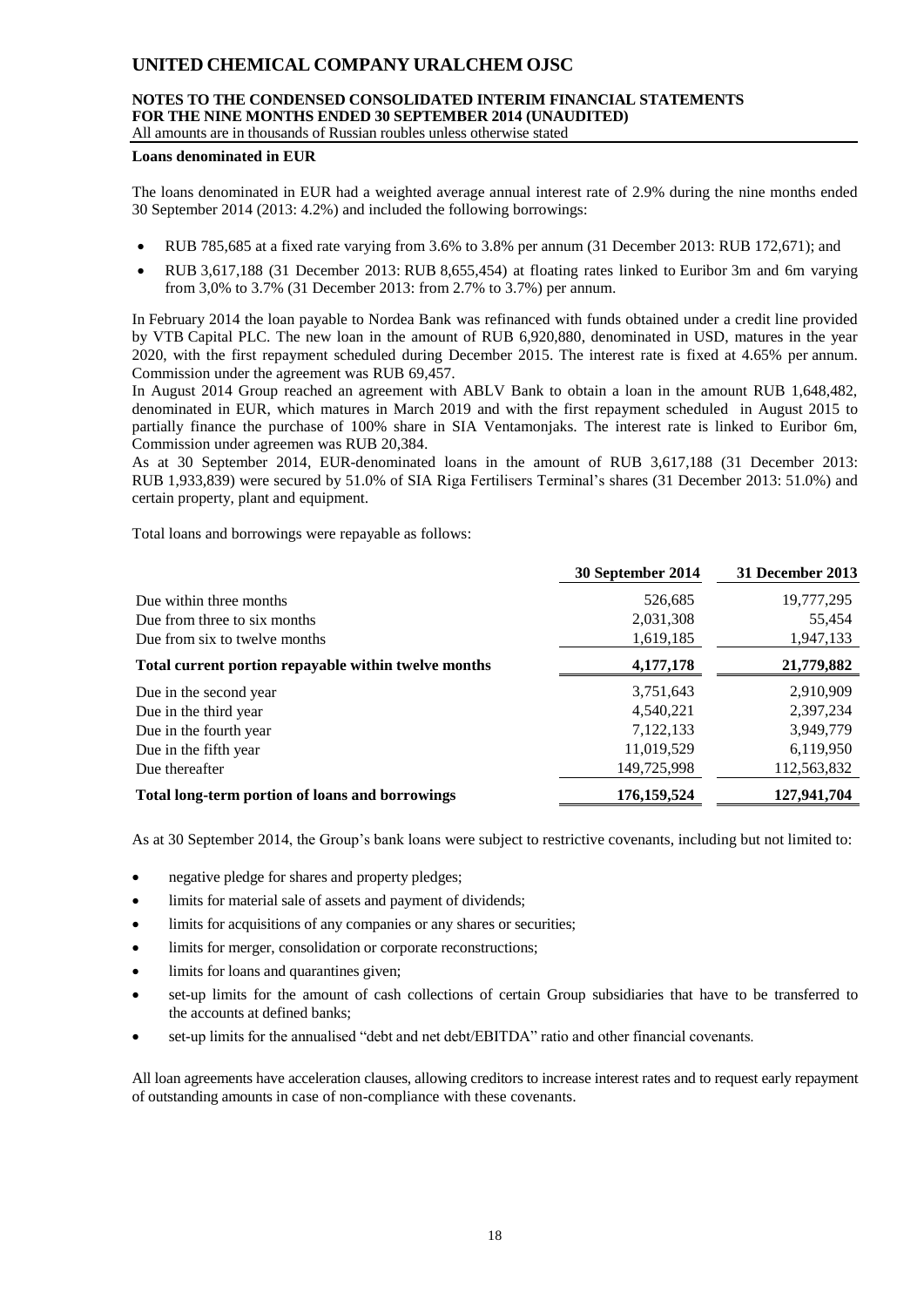#### **NOTES TO THE CONDENSED CONSOLIDATED INTERIM FINANCIAL STATEMENTS FOR THE NINE MONTHS ENDED 30 SEPTEMBER 2014 (UNAUDITED)** All amounts are in thousands of Russian roubles unless otherwise stated

### **15. RELATED PARTIES TRANSACTIONS AND OUTSTANDING BALANCES**

Related parties include shareholders, entities under common ownership and control with the Group and members of key management personnel. The Group enters into transactions with related parties in the ordinary course of business for the purchase and sale of goods and services and in relation to the provision of financing arrangements to and from its parent company or entities under common ownership and control.

The Group had the following outstanding balances with related parties:

|                                             | 30 September 2014 | 31 December 2013 |
|---------------------------------------------|-------------------|------------------|
| <b>Parent company</b>                       |                   |                  |
| Other receivables                           | 79                | 553,500          |
| Loans and borrowings                        | (1,451,332)       | (2,321,742)      |
| Dividends payable                           |                   | (3,475,000)      |
| Entities under common ownership and control |                   |                  |
| Trade and other receivables                 | 208,474           | 185,573          |
| Advances paid and prepaid expenses          | 29,706            | 65,921           |

The Group entered into the following transactions with related parties:

|                                             | Nine months ended<br>30 September 2014 | Nine months ended<br>30 September 2013 |
|---------------------------------------------|----------------------------------------|----------------------------------------|
| <b>Parent company</b>                       |                                        |                                        |
| Interest income                             | 839                                    | 11,329                                 |
| Interest expense                            | (83,681)                               | (75, 135)                              |
| Entities under common ownership and control |                                        |                                        |
| Sales of goods and services                 | 1,465,205                              | 1,330,895                              |
| Purchases of goods and services             | (728, 567)                             | (347, 841)                             |
| Other income                                | 4,126                                  | 4.799                                  |

### **Transactions with related parties**

#### *Sale and purchases of goods*

Sales of goods to related parties were made on market terms. Sales of services, which mainly consisted of sales of electricity and heat energy, were made at prices established by the Federal Utility Committee, a government regulator responsible for establishing and monitoring the prices on the utility market in the Russian Federation.

Purchases from related parties which primarily included purchases of raw materials for production of nitrogen fertilisers were made at market prices plus an insignificant premium of 1.0% to 2.0% as reimbursement for operating expenses of those entities.

#### *Dividends paid to shareholders*

During the nine months ended 30 September 2014 the Group settled its liability to pay out dividends in the amount of RUB 3,475,000.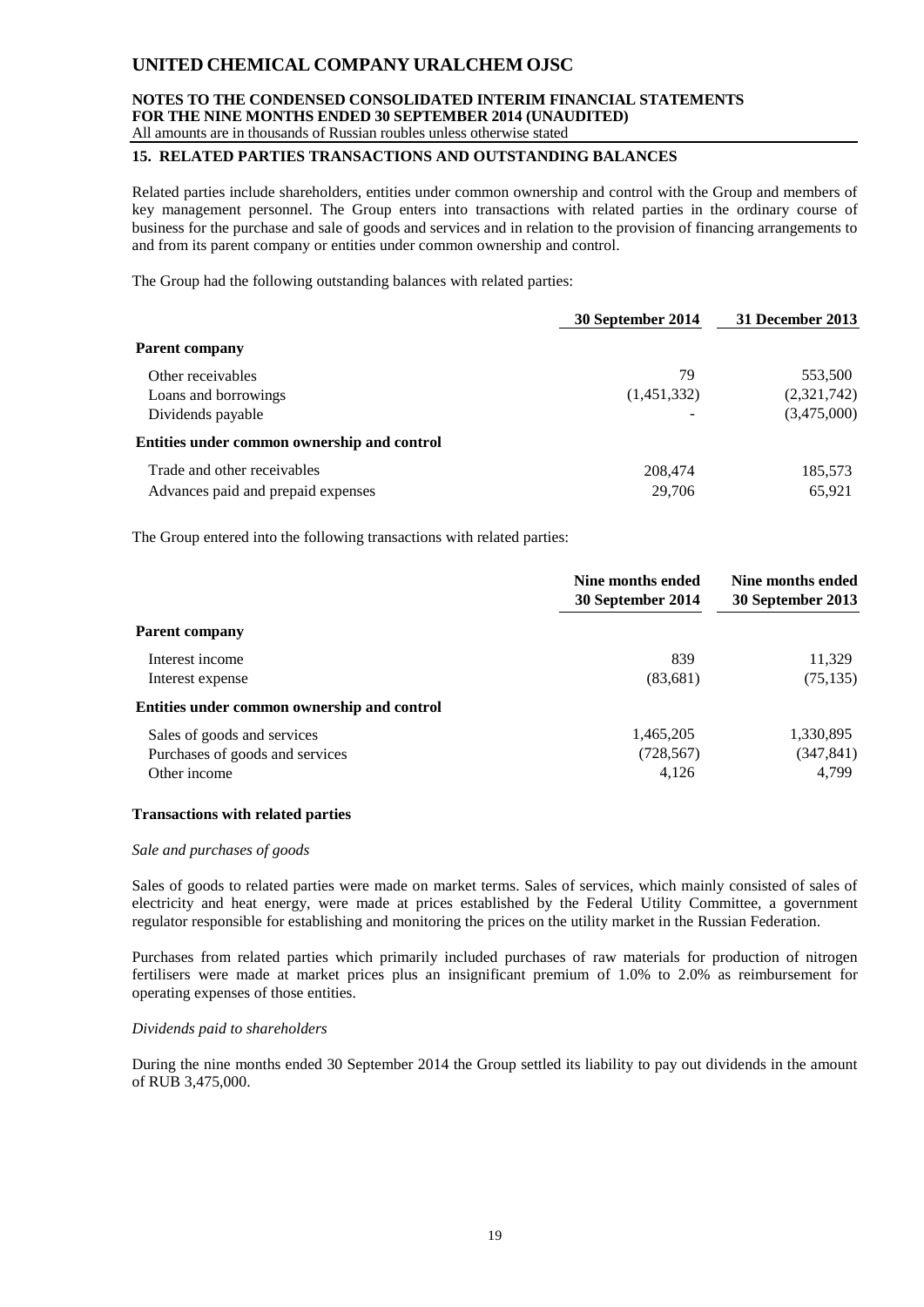## **NOTES TO THE CONDENSED CONSOLIDATED INTERIM FINANCIAL STATEMENTS FOR THE NINE MONTHS ENDED 30 SEPTEMBER 2014 (UNAUDITED)**

All amounts are in thousands of Russian roubles unless otherwise stated

*Dividends received from associated company*

During the nine months ended 30 September the Group received dividends from Uralkali OJSC to the total amount of RUB 957,141 thousand, including withholding tax of RUB 86,143.

### **Compensation of key management personnel**

The compensation of key management personnel of the Group for the nine months ended 30 September 2014 comprised salaries and cash bonuses in the amount of RUB 331,449 (nine months ended 30 September 2013: RUB 251,775), including social taxes in the amount of RUB 31,839 (nine months ended 30 September 2013: RUB 22,479) and share-based payment to management in the amount of RUB 63,485 (nine months ended 30 September 2013: RUB 99,505).

### **16. COMMITMENTS AND CONTINGENCIES**

#### **Purchase of natural gas**

In December 2012, the Group entered into binding purchase agreements with Gazprom and Novatek, to purchase defined volumes of natural gas.

Future minimum costs under non-cancellable purchase agreements were as follows:

|                            | 30 September 2014 | 31 December 2013 |
|----------------------------|-------------------|------------------|
| Due in one year            | 15,611,502        | 15,578,809       |
| Due from two to five years | 30,468,789        | 41,215,039       |
| <b>Total</b>               | 46,080,291        | 56,793,848       |

#### **Capital commitments**

As at 30 September 2014, the Group's contractual capital commitments for the acquisition of property, plant and equipment amounted to RUB 729,180 (31 December 2013: RUB 479,572).

### **Operating leases: Group as a lessee**

The Group leases certain machinery, equipment and office premises. The respective lease agreements have an average life of one to five years with no renewal option at the end of the lease term.

Future minimum rental expenses under non-cancellable operating leases were as follows:

|                            | 30 September 2014 | 31 December 2013 |
|----------------------------|-------------------|------------------|
| Due in one year            | 357,659           | 1,164,242        |
| Due from two to five years | 794.154           | 664,123          |
| <b>Total</b>               | 1,151,813         | 1,828,365        |

#### **Litigation**

The Group has a number of claims and litigations relating to sales and purchases. Management believes that none of these claims, individually or in aggregate, will have a material adverse impact on the Group.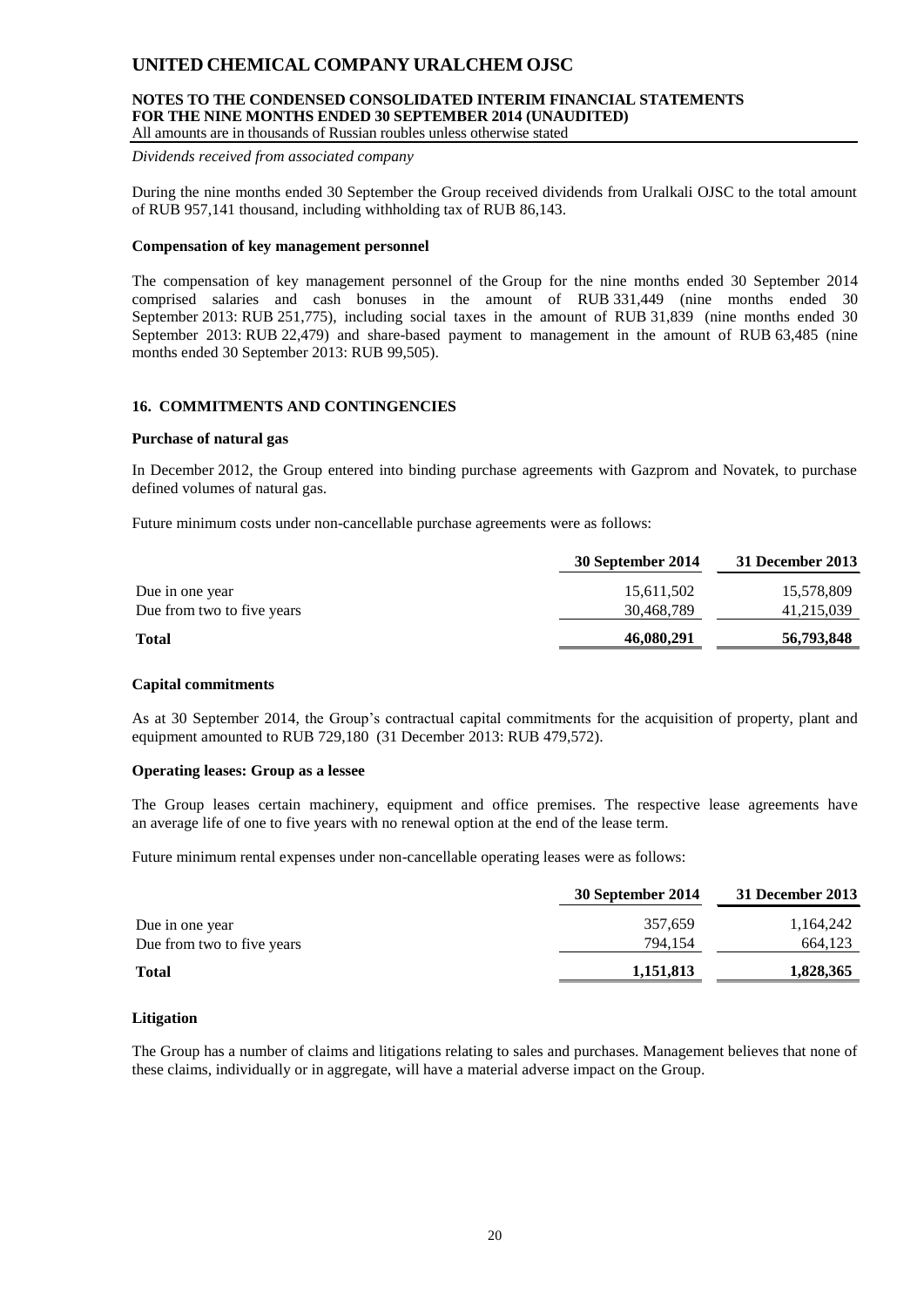#### **NOTES TO THE CONDENSED CONSOLIDATED INTERIM FINANCIAL STATEMENTS FOR THE NINE MONTHS ENDED 30 SEPTEMBER 2014 (UNAUDITED)** All amounts are in thousands of Russian roubles unless otherwise stated

#### **Taxation contingencies in the Russian Federation**

The Russian Federation currently has a number of laws related to various taxes imposed by both federal and regional governmental authorities, including VAT, corporate income tax, social taxes and other. Laws related to these taxes have not been in force for significant periods, in contrast to more developed market economies; therefore, the government's implementation of these regulations is often inconsistent or nonexistent. Accordingly, few precedents with regard to tax rulings have been established. Tax declarations, together with other legal compliance areas (for example, customs and currency control matters), are subject to review and investigation by a number of authorities, which are enabled by law to impose severe fines, penalties and interest charges. These facts create tax risks in Russia that are more significant than typically found in countries with more developed tax systems. Generally, tax declarations remain open and subject to inspection for a period of six years following the tax year.

While management believes that it has adequately provided for tax liabilities based on its interpretation of current and previous legislation, the risk remains that tax authorities in the Russian Federation could take different positions with regard to interpretive issues. This uncertainty may expose the Group to additional taxation, fines and penalties that could be significant.

#### **Environmental matters**

The Group is subject to extensive federal, state and local environmental controls and regulations in the regions of the Russian Federation in which it operates. The Group's operations involve the discharge of materials, contaminants and waste water into the environment that could potentially impact on flora and fauna, and give rise to other environmental concerns.

The Group's management believes that its production facilities are in compliance with all current existing environmental legislation in the regions in which it operates. However, environmental laws and regulations continue to evolve.

The Group is unable to predict the timing or extent to which those laws and regulations may change. Such change, if it occurs, may require that the Group modernise technology and upgrade production equipment to meet more stringent standards.

Management of the Group regularly reassesses environmental obligations related to its operations. Estimates are based on management's understanding of current legal requirements and the terms of licence agreements. Should the requirements of applicable environmental legislation change or be clarified and amended, the Group may incur additional environmental obligations.

#### **Russian Federation risk**

Emerging markets such as Russian Federation are subject to different risks than more developed markets, including economic, political and social, and legal and legislative risks. Laws and regulations affecting businesses in Russian Federation continue to change rapidly, tax and regulatory frameworks are subject to varying interpretations. The future economic direction of Russian Federation is heavily influenced by the fiscal and monetary policies adopted by the government, together with developments in the legal, regulatory, and political environment.

Russia produces and exports large volumes of oil and gas, its economy is particularly sensitive to the price of oil and gas on the world market.

Starting from March 2014, sanctions have been imposed in several packages by the U.S. and E.U. on certain Russian officials, businessmen and companies. In addition, in April 2014 credit agency Standard & Poor's downgraded Russia's long-term foreign currency sovereign rating from BBB to BBB- with a negative outlook. Previously, Fitch credit agency has also revised Russia's creditworthiness outlook from stable to negative. These events, including official sanctions, particularly if further extended, may adversely affect the Russian economy through reduced access of the Russian businesses to international capital and export markets, capital flight, weakening of the Rouble and other negative economic consequences. The impact of these developments on the operations and financial position of the Company is at this stage difficult to predict.